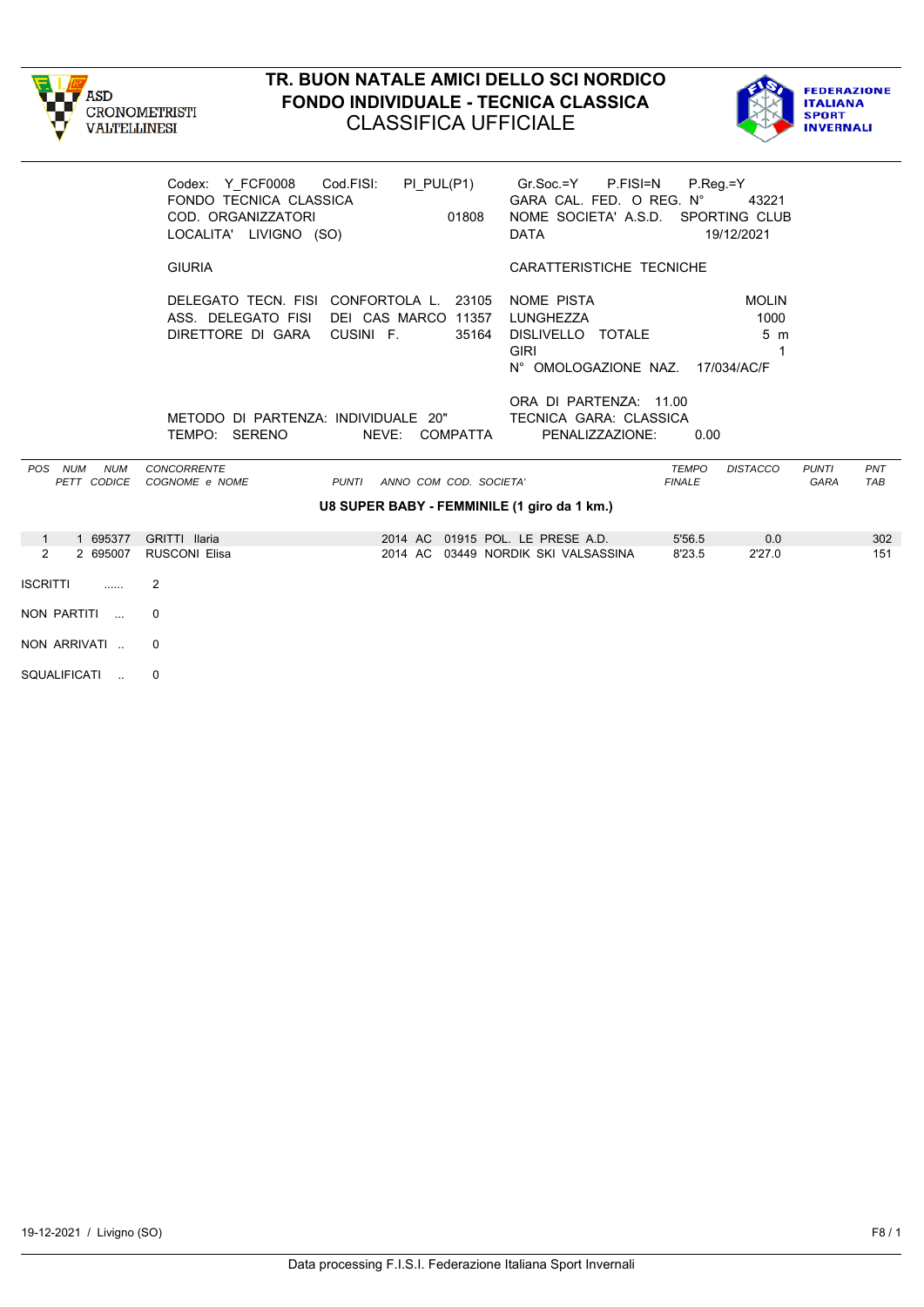



|                |         |                           | Codex: Y MCF0007 Cod.FISI:<br>FONDO TECNICA CLASSICA<br>COD. ORGANIZZATORI<br>LOCALITA' LIVIGNO (SO) | PI PUL(P1)<br>01808                        | Gr.Soc.=Y P.FISI=N<br>GARA CAL. FED. O REG. N°<br>NOME SOCIETA' A.S.D. SPORTING CLUB<br><b>DATA</b> | $P_{\cdot}$ Reg $=$ Y  | 43221<br>19/12/2021                                        |                             |                   |
|----------------|---------|---------------------------|------------------------------------------------------------------------------------------------------|--------------------------------------------|-----------------------------------------------------------------------------------------------------|------------------------|------------------------------------------------------------|-----------------------------|-------------------|
|                |         |                           | <b>GIURIA</b>                                                                                        |                                            | CARATTERISTICHE TECNICHE                                                                            |                        |                                                            |                             |                   |
|                |         |                           | DELEGATO TECN. FISI CONFORTOLA L. 23105<br>ASS. DELEGATO FISI<br>DIRETTORE DI GARA                   | DEI CAS MARCO 11357<br>CUSINI F.<br>35164  | NOME PISTA<br>LUNGHEZZA<br>DISLIVELLO TOTALE<br><b>GIRI</b><br>N° OMOLOGAZIONE NAZ.                 |                        | <b>MOLIN</b><br>1000<br>5 <sub>m</sub><br>1<br>17/034/AC/F |                             |                   |
|                |         |                           | METODO DI PARTENZA: INDIVIDUALE 20"<br>TEMPO: SERENO                                                 | NEVE: COMPATTA                             | ORA DI PARTENZA: 11.01<br><b>TECNICA GARA: CLASSICA</b><br>PENALIZZAZIONE:                          | 0.00                   |                                                            |                             |                   |
|                | POS NUM | <b>NUM</b><br>PETT CODICE | <b>CONCORRENTE</b><br>COGNOME e NOME                                                                 | PUNTI ANNO COM COD. SOCIETA'               |                                                                                                     | TEMPO<br><b>FINALE</b> | <b>DISTACCO</b>                                            | <b>PUNTI</b><br><b>GARA</b> | PNT<br><b>TAB</b> |
|                |         |                           |                                                                                                      | U8 SUPER BABY - MASCHILE (1 giro da 1 km.) |                                                                                                     |                        |                                                            |                             |                   |
| $\mathbf{1}$   |         |                           | 8 690501 LONGA Samuele                                                                               |                                            | 2014 AC 00972 S.C. ALTA VALTELLINA                                                                  | 4'55.3                 | 0.0                                                        |                             | 313               |
| 2              |         | 10 679147                 | ANDREOLA Diego                                                                                       | 2014 AC                                    | 00972 S.C. ALTA VALTELLINA                                                                          | 5'04.6                 | 9.3                                                        |                             | 289               |
| 3              |         | 4 678356                  | <b>CONFORTOLA Nathan</b>                                                                             | 2014 AC                                    | 00972 S.C. ALTA VALTELLINA                                                                          | 5'04.8                 | 9.5                                                        |                             | 265               |
| 4              |         | 6 686533                  | <b>TRABUCCHI Samuele</b>                                                                             | 2014 AC                                    | 00972 S.C. ALTA VALTELLINA                                                                          | 5'15.9                 | 20.6                                                       |                             | 241               |
| 5              |         | 12 695291                 | <b>MARTINELLI Samuele</b>                                                                            |                                            | 2014 AC 00972 S.C. ALTA VALTELLINA                                                                  | 5'29.0                 | 33.7                                                       |                             | 217               |
| 6              |         | 11 688626                 | ROMANI Michele                                                                                       | 2014 AC                                    | 00972 S.C. ALTA VALTELLINA                                                                          | 5'33.7                 | 38.4                                                       |                             | 193               |
| $\overline{7}$ |         | 7 689068                  | <b>BONACINA Lorenzo</b>                                                                              | 2014 AC                                    | 00717 S.C. PRIMALUNA GIOVAN                                                                         | 5'59.3                 | 1'04.0                                                     |                             | 169               |
| 8              |         | 13 695825                 | ILLINI Federico                                                                                      | 2014 AC                                    | 00972 S.C. ALTA VALTELLINA                                                                          | 6'02.9                 | 1'07.6                                                     |                             | 144               |
| 9              |         | 15 695320                 | <b>BARETTO Thomas</b>                                                                                | 2015 AC 01915 POL. LE PRESE A.D.           |                                                                                                     | 6'05.9                 | 1'10.6                                                     |                             | 120               |
| 10             |         | 3 687666                  | <b>ARTUSI Michele</b>                                                                                |                                            | 2014 AC 00717 S.C. PRIMALUNA GIOVAN                                                                 | 6'16.5                 | 1'21.2                                                     |                             | 96                |

11 9 695321 RASTELLI Kevin 2015 AC 01915 POL. LE PRESE A.D. 6'40.1 1'44.8 72<br>12 14 696475 DEI CAS Giacomo 2015 AC 01915 POL. LE PRESE A.D. 6'59.0 2'03.7 48 12 14 696475 DEI CAS Giacomo 2015 AC 01915 POL. LE PRESE A.D. 6'59.0 2'03.7 48

2014 AC 03449 NORDIK SKI VALSASSINA

- ISCRITTI ...... 13
- NON PARTITI ... 0
- NON ARRIVATI .. 0
- SQUALIFICATI .. 0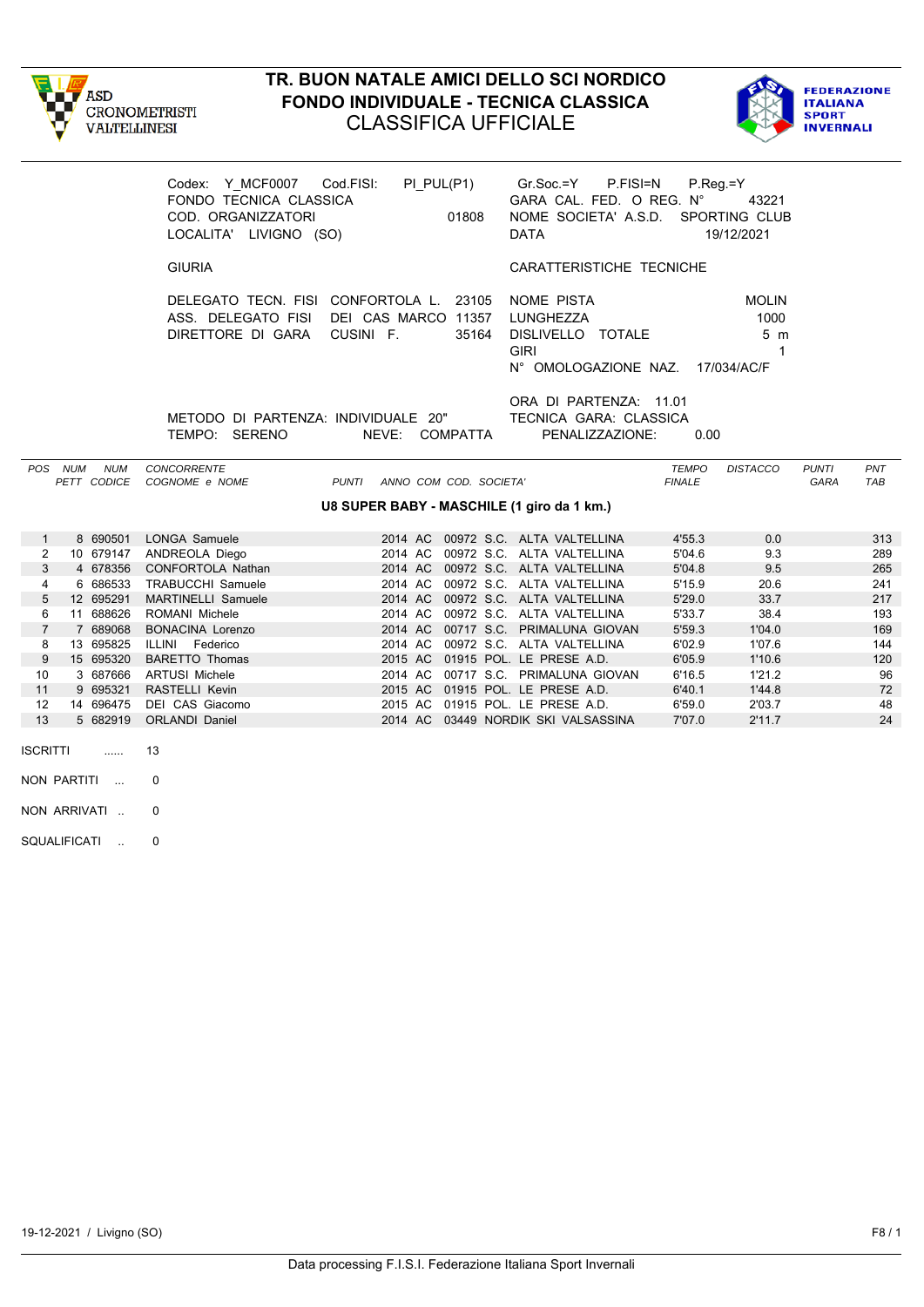



|                     |                        |            | Codex: P FCF0010 Cod.FISI:<br>FONDO TECNICA CLASSICA<br>COD. ORGANIZZATORI<br>LOCALITA' LIVIGNO (SO)             |                              | PI PUL(P1)<br>01808 | Gr.Soc.=Y<br>P.FISI=N<br>GARA CAL. FED. O REG. N°<br>NOME SOCIETA' A.S.D. SPORTING CLUB<br><b>DATA</b> | $P_{\cdot}$ Reg =Y            | 43221<br>19/12/2021                          |                      |            |
|---------------------|------------------------|------------|------------------------------------------------------------------------------------------------------------------|------------------------------|---------------------|--------------------------------------------------------------------------------------------------------|-------------------------------|----------------------------------------------|----------------------|------------|
|                     |                        |            | <b>GIURIA</b>                                                                                                    |                              |                     | CARATTERISTICHE TECNICHE                                                                               |                               |                                              |                      |            |
|                     |                        |            | DELEGATO TECN. FISI CONFORTOLA L. 23105<br>ASS. DELEGATO FISI DEI CAS MARCO 11357<br>DIRETTORE DI GARA CUSINI F. |                              | 35164               | NOME PISTA<br>LUNGHEZZA<br>DISLIVELLO TOTALE<br><b>GIRI</b><br>N° OMOLOGAZIONE NAZ. 17/034/AC/F        |                               | <b>MOLIN</b><br>2000<br>25 m<br>$\mathbf{1}$ |                      |            |
|                     |                        |            | METODO DI PARTENZA: INDIVIDUALE 20"<br>TEMPO: SERENO                                                             |                              | NEVE: COMPATTA      | ORA DI PARTENZA: 11.08<br>TECNICA GARA: CLASSICA<br>PENALIZZAZIONE:                                    | 0.00                          |                                              |                      |            |
|                     | POS NUM<br>PETT CODICE | <b>NUM</b> | <b>CONCORRENTE</b><br>COGNOME e NOME                                                                             | PUNTI ANNO COM COD. SOCIETA' |                     |                                                                                                        | <b>TEMPO</b><br><b>FINALE</b> | <b>DISTACCO</b>                              | <b>PUNTI</b><br>GARA | PNT<br>TAB |
|                     |                        |            |                                                                                                                  |                              |                     | U10 BABY - FEMMINILE (1 giro da 2 km.)                                                                 |                               |                                              |                      |            |
| $\mathbf{1}$        |                        |            | 27 669115 VENTURINI Viola Vittoria                                                                               |                              |                     | 2012 AC 02312 POLISPORTIVA VALMALEN                                                                    | 9'05.1                        | 0.0                                          |                      | 313        |
| $\overline{2}$      |                        |            | 24 682342 ZANOLI Maria                                                                                           |                              |                     | 2012 AC 00972 S.C. ALTA VALTELLINA                                                                     | 9'10.5                        | 5.4                                          |                      | 289        |
| 3                   |                        |            | 29 659091 COMPAGNONI Maria                                                                                       |                              |                     | 2012 AC 00972 S.C. ALTA VALTELLINA                                                                     | 9'16.6                        | 11.5                                         |                      | 265        |
| 4                   |                        |            | 28 689902 PICCENI Elisa                                                                                          |                              |                     | 2013 AC 02312 POLISPORTIVA VALMALEN                                                                    | 9'25.5                        | 20.4                                         |                      | 241        |
| $5\,$               | 26 670608              |            | GIACOMELLI Lia                                                                                                   |                              |                     | 2012 AC 00972 S.C. ALTA VALTELLINA                                                                     | 9'38.5                        | 33.4                                         |                      | 217        |
| 6                   |                        |            | 16 664409 LAZZARINI Naomi Regina                                                                                 |                              |                     | 2012 AC 00972 S.C. ALTA VALTELLINA                                                                     | 9'53.8                        | 48.7                                         |                      | 193        |
| $\overline{7}$<br>8 | 20 689739              |            | POZZI Camilla<br>18 683917 ROSSI Rachele                                                                         |                              |                     | 2013 AC 00972 S.C. ALTA VALTELLINA<br>2012 AC 00038 S.C. PONTE DI LEGNO A                              | 10'03.0                       | 57.9<br>1'08.8                               |                      | 169<br>144 |
| 9                   | 22 683121              |            | <b>MARCHESI Maria</b>                                                                                            |                              |                     | 2012 AC 00222 S.C. SCHILPARIO A.D.                                                                     | 10'13.9<br>11'09.0            | 2'03.9                                       |                      | 120        |
| 10                  | 25 684626              |            | <b>MORESCHI Matilde</b>                                                                                          |                              |                     | 2012 AC 00038 S.C. PONTE DI LEGNO A                                                                    | 11'25.0                       | 2'19.9                                       |                      | 96         |
| 11                  |                        |            | 19 688024 CADONI Gloria                                                                                          |                              |                     | 2013 AC 00217 S.C. 13 CLUSONE A.D.                                                                     | 11'29.7                       | 2'24.6                                       |                      | 72         |
| 12                  | 21 91190               |            | <b>BONACINA Cecilia</b>                                                                                          |                              |                     | 2012 AC 00717 S.C. PRIMALUNA GIOVAN                                                                    | 12'08.2                       | 3'03.1                                       |                      | 48         |
| 13                  | 17 686074              |            | GIORDANI Ilenia                                                                                                  |                              |                     | 2013 AC 00217 S.C. 13 CLUSONE A.D.                                                                     | 12'22.2                       | 3'17.1                                       |                      | 24         |
| <b>ISCRITTI</b>     |                        | 1.1.1.1    | 14                                                                                                               |                              |                     |                                                                                                        |                               |                                              |                      |            |
|                     | NON PARTITI            |            | $\overline{1}$                                                                                                   |                              |                     |                                                                                                        |                               |                                              |                      |            |
|                     | 23 658214              |            | <b>BARBIERI</b> Greta                                                                                            |                              |                     | 2012 AC 03449 NORDIK SKI VALSASSINA                                                                    |                               |                                              |                      |            |
|                     | NON ARRIVATI           |            | $\Omega$                                                                                                         |                              |                     |                                                                                                        |                               |                                              |                      |            |
|                     | SQUALIFICATI           |            | $\Omega$                                                                                                         |                              |                     |                                                                                                        |                               |                                              |                      |            |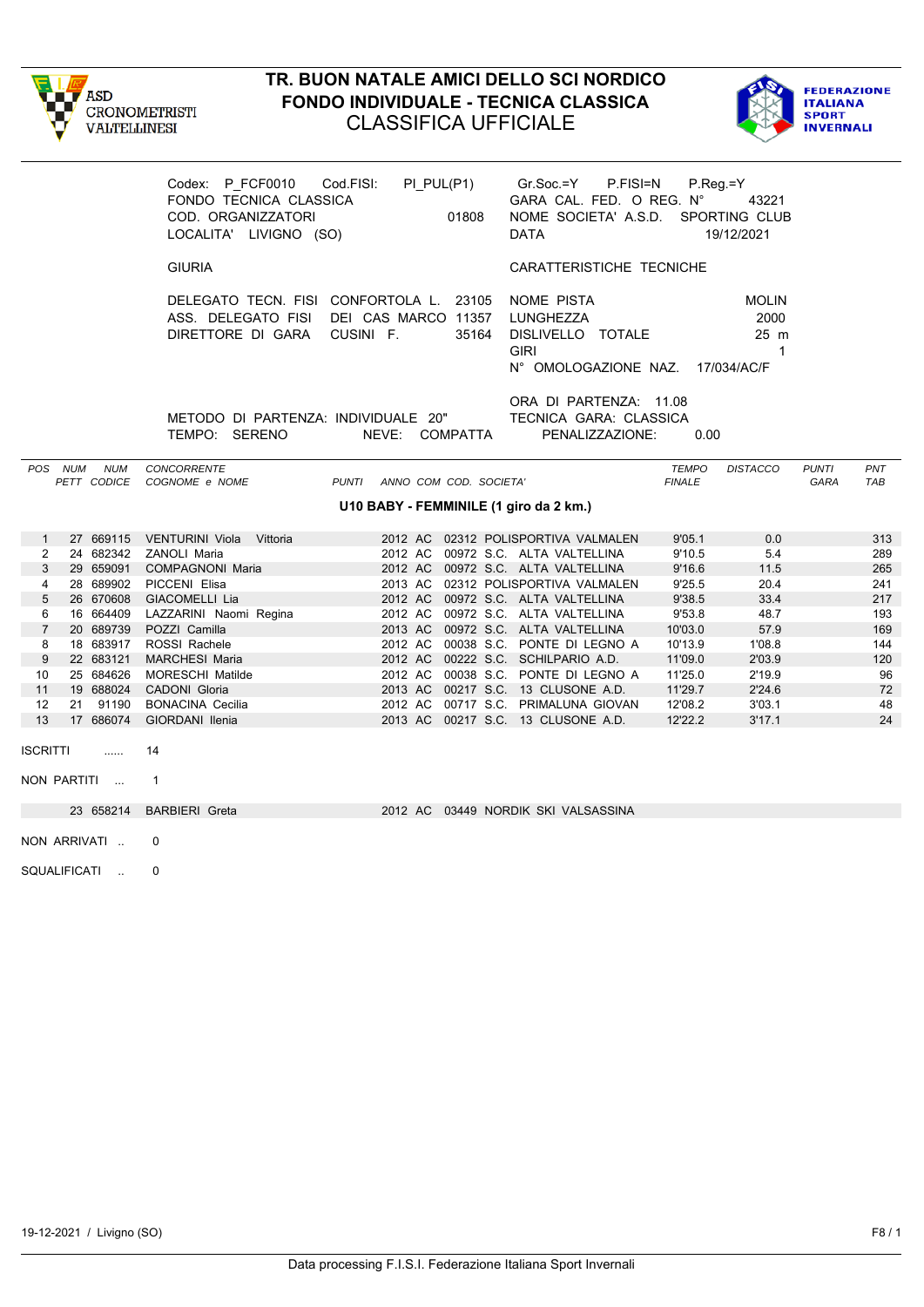



|                                |                                                                                                                                                                  | Codex: P_MCF0009 Cod.FISI:<br>FONDO TECNICA CLASSICA<br>COD. ORGANIZZATORI<br>LOCALITA' LIVIGNO (SO)             | PI_PUL(P1)                   | $Gr.Soc = Y$<br>01808<br><b>DATA</b>                                      | P.FISI=N<br>$P_{\cdot}$ Reg $=$ Y<br>GARA CAL. FED. O REG. N°<br>NOME SOCIETA' A.S.D. | 43221<br>SPORTING CLUB<br>19/12/2021                       |                      |            |  |
|--------------------------------|------------------------------------------------------------------------------------------------------------------------------------------------------------------|------------------------------------------------------------------------------------------------------------------|------------------------------|---------------------------------------------------------------------------|---------------------------------------------------------------------------------------|------------------------------------------------------------|----------------------|------------|--|
|                                |                                                                                                                                                                  | <b>GIURIA</b>                                                                                                    |                              |                                                                           | CARATTERISTICHE TECNICHE                                                              |                                                            |                      |            |  |
|                                |                                                                                                                                                                  | DELEGATO TECN. FISI CONFORTOLA L. 23105<br>ASS. DELEGATO FISI DEI CAS MARCO 11357<br>DIRETTORE DI GARA CUSINI F. |                              | NOME PISTA<br>LUNGHEZZA<br>35164<br><b>GIRI</b>                           | DISLIVELLO TOTALE<br>N° OMOLOGAZIONE NAZ.                                             | <b>MOLIN</b><br>2000<br>25 m<br>$\mathbf 1$<br>17/034/AC/F |                      |            |  |
|                                | ORA DI PARTENZA: 11.15<br>METODO DI PARTENZA: INDIVIDUALE 20"<br>TECNICA GARA: CLASSICA<br>TEMPO: SERENO<br>NEVE: COMPATTA<br>PENALIZZAZIONE:<br>0.00<br>POS NUM |                                                                                                                  |                              |                                                                           |                                                                                       |                                                            |                      |            |  |
|                                | <b>NUM</b><br>PETT CODICE                                                                                                                                        | <b>CONCORRENTE</b><br>COGNOME e NOME                                                                             | PUNTI ANNO COM COD. SOCIETA' |                                                                           | <b>TEMPO</b><br><b>FINALE</b>                                                         | <b>DISTACCO</b>                                            | <b>PUNTI</b><br>GARA | PNT<br>TAB |  |
|                                |                                                                                                                                                                  |                                                                                                                  |                              | U10 BABY - MASCHILE (1 giro da 2 km.)                                     |                                                                                       |                                                            |                      |            |  |
|                                |                                                                                                                                                                  |                                                                                                                  |                              |                                                                           |                                                                                       |                                                            |                      |            |  |
| $\mathbf{1}$<br>$\overline{2}$ | 40 670607<br>32 690325                                                                                                                                           | COLETTI Fabio<br><b>MARTINELLI Davide</b>                                                                        |                              | 2012 AC 00972 S.C. ALTA VALTELLINA<br>2012 AC 01808 A.S.D. SPORTING CLUB  | 7'53.7<br>7'59.2                                                                      | 0.0<br>5.5                                                 |                      | 321<br>306 |  |
| $\mathbf{3}$                   | 44 672258                                                                                                                                                        | <b>COMBI Mattia</b>                                                                                              |                              | 2013 AC 00717 S.C. PRIMALUNA GIOVAN                                       | 8'07.2                                                                                | 13.5                                                       |                      | 290        |  |
| 4                              | 41 72624                                                                                                                                                         | SOSIO Raffaele                                                                                                   |                              | 2012 AC 00972 S.C. ALTA VALTELLINA                                        | 8'14.7                                                                                | 21.0                                                       |                      | 275        |  |
| $5\,$                          | 36 674506                                                                                                                                                        | ANDREOLA Mattia                                                                                                  |                              | 2012 AC 00972 S.C. ALTA VALTELLINA                                        | 8'24.6                                                                                | 30.9                                                       |                      | 260        |  |
| 6                              | 35 696214                                                                                                                                                        | PANIZZA Cristiano                                                                                                |                              | 2013 AC 01808 A.S.D. SPORTING CLUB                                        | 8'35.5                                                                                | 41.8                                                       |                      | 245        |  |
| $\overline{7}$                 | 30 673291                                                                                                                                                        | CONFORTOLA Christian                                                                                             |                              | 2012 AC 00972 S.C. ALTA VALTELLINA                                        | 8'49.1                                                                                | 55.4                                                       |                      | 229        |  |
| 8                              | 34 658054                                                                                                                                                        | RICCA Jacopo                                                                                                     |                              | 2012 AC 01267 G.S. I CAMOSCI A.D.                                         | 8'51.3                                                                                | 57.6                                                       |                      | 214        |  |
| $9\,$                          | 43 670609                                                                                                                                                        | PEDRANZINI Filippo                                                                                               |                              | 2012 AC 00972 S.C. ALTA VALTELLINA                                        | 8'59.2                                                                                | 1'05.5                                                     |                      | 199        |  |
| 10                             | 45 690328                                                                                                                                                        | MOTTINI Eugenio                                                                                                  |                              | 2012 AC 01808 A.S.D. SPORTING CLUB                                        | 8'59.3                                                                                | 1'05.6                                                     |                      | 183        |  |
| 11                             | 48 682385                                                                                                                                                        | ANDREOLA Giovanni                                                                                                |                              | 2013 AC 00972 S.C. ALTA VALTELLINA                                        | 9'10.4                                                                                | 1'16.7                                                     |                      | 168        |  |
| 12                             | 49 682343                                                                                                                                                        | RAINOLTER Jason                                                                                                  |                              | 2013 AC 00972 S.C. ALTA VALTELLINA                                        | 9'23.8                                                                                | 1'30.1                                                     |                      | 153        |  |
| 13                             | 38 682387                                                                                                                                                        | SPECHENHAUSER Marco                                                                                              |                              | 2013 AC 00972 S.C. ALTA VALTELLINA                                        | 9'27.1                                                                                | 1'33.4                                                     |                      | 138        |  |
| 14                             | 42 91209                                                                                                                                                         | <b>SECCHI Valerio</b>                                                                                            |                              | 2012 AC 00972 S.C. ALTA VALTELLINA                                        | 9'28.7                                                                                | 1'35.0                                                     |                      | 122        |  |
| 15                             | 46 658212                                                                                                                                                        | <b>BELLATI Francesco</b>                                                                                         |                              | 2012 AC 03449 NORDIK SKI VALSASSINA                                       | 9'31.6                                                                                | 1'37.9                                                     |                      | 107        |  |
| 16                             | 39 695873                                                                                                                                                        | DE LORENZI Mattia                                                                                                |                              | 2013 AC 00972 S.C. ALTA VALTELLINA                                        | 9'48.3                                                                                | 1'54.6                                                     |                      | 92         |  |
| 17<br>18                       | 51 691127                                                                                                                                                        | PASINELLI Marco<br>47 669841 TICOZZELLI Matteo                                                                   |                              | 2012 AC 00217 S.C. 13 CLUSONE A.D.<br>2013 AC 03449 NORDIK SKI VALSASSINA | 9'54.6<br>9'56.0                                                                      | 2'00.9<br>2'02.3                                           |                      | 76<br>61   |  |
| 19                             |                                                                                                                                                                  | 33 683915 GUERINI Riccardo                                                                                       |                              | 2013 AC 00038 S.C. PONTE DI LEGNO A                                       | 10'42.4                                                                               | 2'48.7                                                     |                      | 46         |  |
| 20                             | 50 682049                                                                                                                                                        | <b>BERTOLINA Stefano</b>                                                                                         |                              | 2013 AC 01915 POL. LE PRESE A.D.                                          | 11'30.8                                                                               | 3'37.1                                                     |                      | 31         |  |
| 21                             |                                                                                                                                                                  | 37 695195 CANTONI Michele                                                                                        |                              | 2013 AC 00972 S.C. ALTA VALTELLINA                                        | 11'40.3                                                                               | 3'46.6                                                     |                      | 15         |  |
| <b>ISCRITTI</b>                |                                                                                                                                                                  | $\sim$                                                                                                           |                              |                                                                           |                                                                                       |                                                            |                      |            |  |
|                                | NON PARTITI  1                                                                                                                                                   |                                                                                                                  |                              |                                                                           |                                                                                       |                                                            |                      |            |  |
|                                |                                                                                                                                                                  | 31 658213 BARBIERI Achille                                                                                       |                              | 2012 AC 03449 NORDIK SKI VALSASSINA                                       |                                                                                       |                                                            |                      |            |  |
|                                | NON ARRIVATI                                                                                                                                                     | 0                                                                                                                |                              |                                                                           |                                                                                       |                                                            |                      |            |  |
|                                | SQUALIFICATI                                                                                                                                                     | 0                                                                                                                |                              |                                                                           |                                                                                       |                                                            |                      |            |  |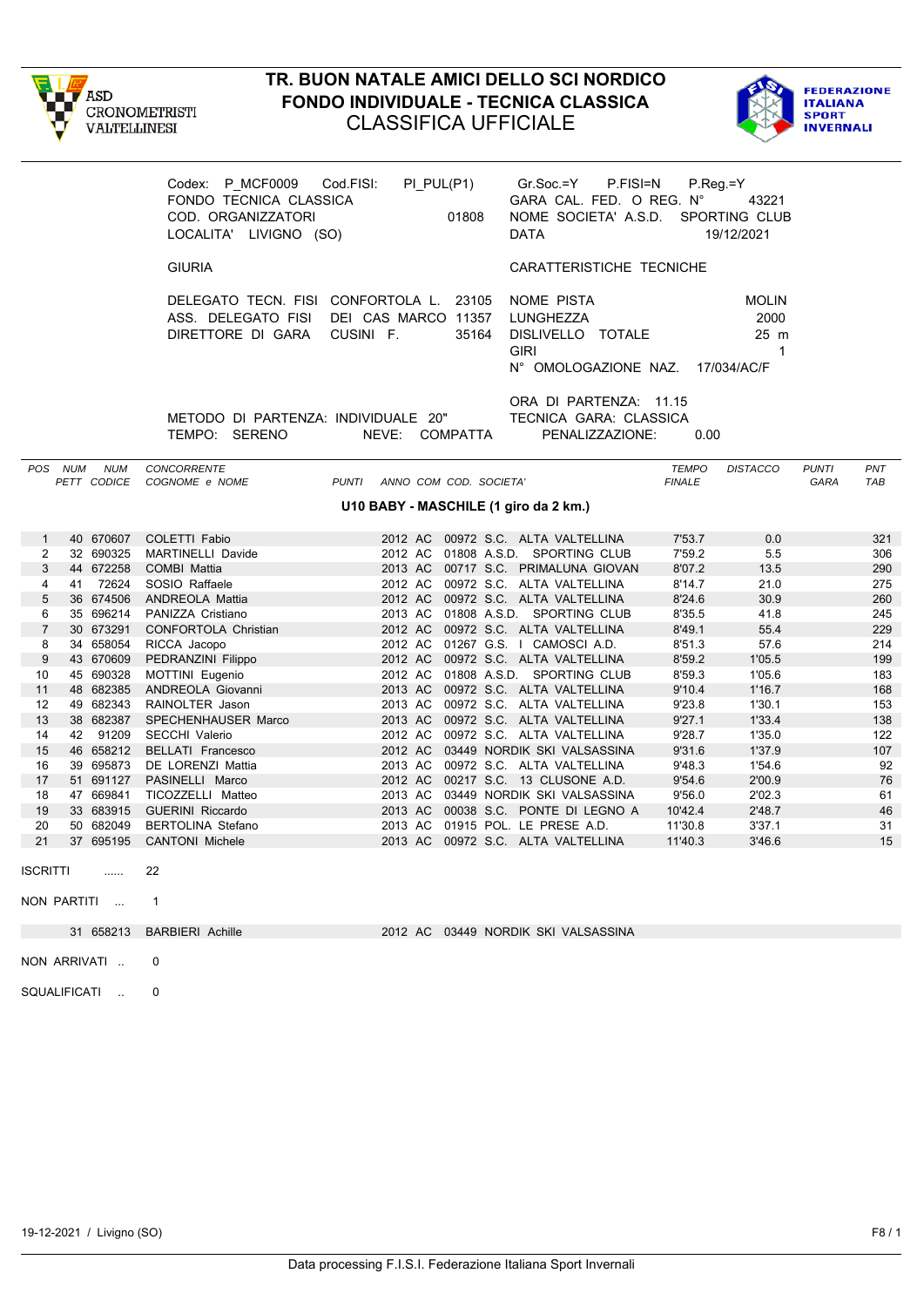



|                 |                        | FONDO TECNICA CLASSICA<br>COD. ORGANIZZATORI<br>LOCALITA' LIVIGNO (SO) | Codex: U_FCF0012    Cod.FISI:    PI_PUL(P1)    Gr.Soc.=Y    P.FISI=N<br>01808<br>01808                          | GARA CAL. FED. O REG. N° 43221<br>NOME SOCIETA' A.S.D. SPORTING CLUB<br>DATA              | P.Reg.=Y<br>19/12/2021                           |                      |            |
|-----------------|------------------------|------------------------------------------------------------------------|-----------------------------------------------------------------------------------------------------------------|-------------------------------------------------------------------------------------------|--------------------------------------------------|----------------------|------------|
|                 |                        | <b>GIURIA</b>                                                          |                                                                                                                 | CARATTERISTICHE TECNICHE                                                                  |                                                  |                      |            |
|                 |                        | DIRETTORE DI GARA CUSINI F.                                            | DELEGATO TECN. FISI CONFORTOLA L. 23105 NOME PISTA<br>ASS. DELEGATO FISI DEI CAS MARCO 11357 LUNGHEZZA<br>35164 | DISLIVELLO TOTALE<br><b>GIRI</b><br>N° OMOLOGAZIONE NAZ. 17/034/AC/F                      | <b>MOLIN</b><br>3000<br>55 m<br>$\overline{1}$   |                      |            |
|                 |                        | TEMPO: SERENO                                                          | METODO DI PARTENZA: INDIVIDUALE 20" TECNICA GARA: CLASSICA<br>NEVE: COMPATTA                                    | ORA DI PARTENZA: 11.25<br>PENALIZZAZIONE:                                                 | 0.00                                             |                      |            |
|                 | POS NUM<br><b>NUM</b>  | <b>CONCORRENTE</b><br>PETT CODICE COGNOME e NOME                       | PUNTI ANNO COM COD. SOCIETA'                                                                                    |                                                                                           | <b>TEMPO</b><br><b>DISTACCO</b><br><b>FINALE</b> | <b>PUNTI</b><br>GARA | PNT<br>TAB |
|                 |                        |                                                                        | U12 CUCCIOLI - FEMMINILE (1 giro da 3 km.)                                                                      |                                                                                           |                                                  |                      |            |
| $\mathbf{1}$    |                        | 56 670636 BRACCHI Benedetta                                            |                                                                                                                 | 2010 AC 00972 S.C. ALTA VALTELLINA                                                        | 11'32.2<br>0.0                                   |                      | 314        |
| $\mathbf{2}$    |                        | 54 679039 CONFORTOLA Letizia                                           | 2010 AC 01915 POL. LE PRESE A.D.                                                                                |                                                                                           | 11'32.4<br>0.2                                   |                      | 292        |
| 3               | 66 662842              | NEGRINI Silvia                                                         |                                                                                                                 | 2011 AC 01808 A.S.D. SPORTING CLUB                                                        | 11'39.8<br>7.6                                   |                      | 269        |
| $\overline{4}$  |                        | 61 69135 OCCHI Sara                                                    |                                                                                                                 | 2010 AC 00972 S.C. ALTA VALTELLINA                                                        | 12.1<br>11'44.3                                  |                      | 247        |
| $\overline{5}$  | 58 657563              | RAINOLTER Viola                                                        |                                                                                                                 | 2010 AC 00972 S.C. ALTA VALTELLINA                                                        | 22.0<br>11'54.2                                  |                      | 224        |
| 6               |                        | 59 670756  GALLI Dana                                                  |                                                                                                                 | 2011 AC 01808 A.S.D. SPORTING CLUB                                                        | 12'29.8<br>57.6                                  |                      | 202        |
| $7^{\circ}$     | 60 690364              | CIROLO Camilla                                                         |                                                                                                                 | 2011 AC 02312 POLISPORTIVA VALMALEN                                                       | 12'44.0<br>1'11.8                                |                      | 179        |
| 8               | 55 71833               | FRAGONARA Sofia                                                        | 2011 AC 01915 POL. LE PRESE A.D.                                                                                |                                                                                           | 12'44.3<br>1'12.1                                |                      | 157        |
| 9               | 57 695419              | POMONI Nina                                                            |                                                                                                                 | 2011 AC 00717 S.C. PRIMALUNA GIOVAN 13'00.1                                               | 1'27.9                                           |                      | 135        |
| 10              | 53 672589              | <b>BIGONI Serena</b>                                                   |                                                                                                                 | 2011 AC 00217 S.C. 13 CLUSONE A.D.                                                        | 13'26.5<br>1'54.3                                |                      | 112        |
| 11              | 62 675741              | <b>CONFORTOLA Matilde</b>                                              |                                                                                                                 | 2011 AC 01808 A.S.D. SPORTING CLUB                                                        | 14'13.5<br>2'41.3                                |                      | 90         |
| 12<br>13        | 52 686075<br>64 684018 | SAVOLDELLI Emma<br>GIANNI Lisa                                         |                                                                                                                 | 2011 AC 00217 S.C. 13 CLUSONE A.D. 14'44.6<br>2010 AC 00038 S.C. PONTE DI LEGNO A 14'52.2 | 3'12.4<br>3'20.0                                 |                      | 67<br>45   |
| 14              | 63 685687              | RODIGARI Silvia                                                        |                                                                                                                 | 2011 AC 01808 A.S.D. SPORTING CLUB                                                        | 15'37.0<br>4'04.8                                |                      | 22         |
| <b>ISCRITTI</b> |                        | 15                                                                     |                                                                                                                 |                                                                                           |                                                  |                      |            |
|                 | NON PARTITI            | $\overline{1}$                                                         |                                                                                                                 |                                                                                           |                                                  |                      |            |
|                 | 65 71097               | <b>BARBIERI Elisa</b>                                                  | 2011 AC 03449 NORDIK SKI VALSASSINA                                                                             |                                                                                           |                                                  |                      |            |
|                 | NON ARRIVATI           | $\Omega$                                                               |                                                                                                                 |                                                                                           |                                                  |                      |            |
|                 | SQUALIFICATI           | 0                                                                      |                                                                                                                 |                                                                                           |                                                  |                      |            |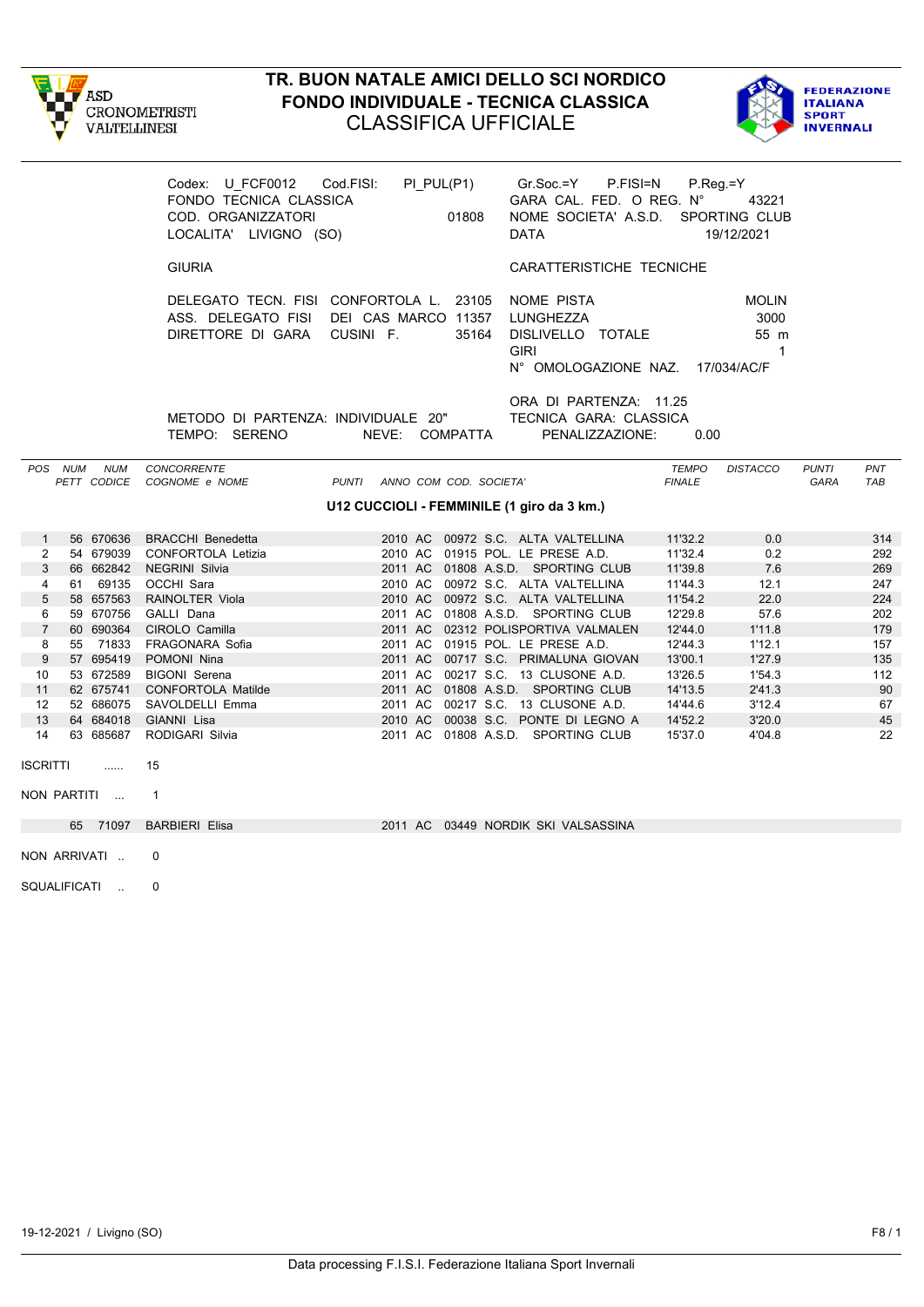



|                 |         |                           | Codex: U MCF0011 Cod.FISI:<br>FONDO TECNICA CLASSICA<br>COD. ORGANIZZATORI<br>LOCALITA' LIVIGNO (SO)             |                                           | PI_PUL(P1)<br>01808 | Gr.Soc.=Y<br>P.FISI=N<br>GARA CAL. FED. O REG. N°<br>NOME SOCIETA' A.S.D. SPORTING CLUB<br>DATA | $P_{\cdot}$ Reg $=$ Y         | 43221<br>19/12/2021               |                      |            |
|-----------------|---------|---------------------------|------------------------------------------------------------------------------------------------------------------|-------------------------------------------|---------------------|-------------------------------------------------------------------------------------------------|-------------------------------|-----------------------------------|----------------------|------------|
|                 |         |                           | <b>GIURIA</b>                                                                                                    |                                           |                     | CARATTERISTICHE TECNICHE                                                                        |                               |                                   |                      |            |
|                 |         |                           | DELEGATO TECN. FISI CONFORTOLA L. 23105<br>ASS. DELEGATO FISI DEI CAS MARCO 11357<br>DIRETTORE DI GARA CUSINI F. |                                           | 35164               | NOME PISTA<br>LUNGHEZZA<br>DISLIVELLO TOTALE<br><b>GIRI</b><br>N° OMOLOGAZIONE NAZ. 17/034/AC/F |                               | <b>MOLIN</b><br>2000<br>90 m<br>2 |                      |            |
|                 |         |                           | METODO DI PARTENZA: INDIVIDUALE 20"<br>TEMPO: SERENO                                                             | NEVE: COMPATTA                            |                     | ORA DI PARTENZA: 11.33<br>TECNICA GARA: CLASSICA<br>PENALIZZAZIONE:                             | 0.00                          |                                   |                      |            |
|                 | POS NUM | NUM<br>PETT CODICE        | CONCORRENTE<br>COGNOME e NOME                                                                                    | PUNTI ANNO COM COD. SOCIETA'              |                     |                                                                                                 | <b>TEMPO</b><br><b>FINALE</b> | <b>DISTACCO</b>                   | <b>PUNTI</b><br>GARA | PNT<br>TAB |
|                 |         |                           |                                                                                                                  | U12 CUCCIOLI - MASCHILE (2 giri da 2 km.) |                     |                                                                                                 |                               |                                   |                      |            |
|                 |         |                           |                                                                                                                  |                                           |                     |                                                                                                 |                               |                                   |                      |            |
| 1               |         | 100 657562                | PEDRANZINI Nicolo'                                                                                               |                                           |                     | 2010 AC 00972 S.C. ALTA VALTELLINA                                                              | 15'04.8                       | 0.0                               |                      | 334        |
| 2               |         | 94 691207                 | GUIDO Lorenzo                                                                                                    |                                           |                     | 2010 AC 00717 S.C. PRIMALUNA GIOVAN                                                             | 15'54.7                       | 49.9                              |                      | 324        |
| 3<br>4          |         | 75 670753<br>83 660361    | <b>BRACCHI Zaccaria</b><br>PANIZZA Raffaele                                                                      |                                           |                     | 2011 AC 01808 A.S.D. SPORTING CLUB<br>2010 AC 01808 A.S.D. SPORTING CLUB                        | 15'56.0<br>16'11.4            | 51.2<br>1'06.6                    |                      | 314<br>305 |
| $5\,$           |         | 97 67435                  | POZZI Giacomo                                                                                                    |                                           |                     | 2010 AC 00972 S.C. ALTA VALTELLINA                                                              | 17'26.8                       | 2'22.0                            |                      | 295        |
| 6               |         | 89 670755                 | <b>GALLI</b> Pietro                                                                                              |                                           |                     | 2011 AC 01808 A.S.D. SPORTING CLUB                                                              | 17'31.0                       | 2'26.2                            |                      | 285        |
| $\overline{7}$  |         | 96 71759                  | MONACO Gregorio                                                                                                  |                                           |                     | 2011 AC 01808 A.S.D. SPORTING CLUB                                                              | 17'46.5                       | 2'41.7                            |                      | 275        |
| 8               |         | 86 686077                 | CASTELLETTI Federico                                                                                             |                                           |                     | 2010 AC 00217 S.C. 13 CLUSONE A.D.                                                              | 17'54.0                       | 2'49.2                            |                      | 265        |
| $9\,$           |         | 70 91085                  | ANDREOLA Tobias                                                                                                  |                                           |                     | 2011 AC 00972 S.C. ALTA VALTELLINA                                                              | 17'58.0                       | 2'53.2                            |                      | 255        |
| 10<br>11        |         | 78 657557<br>73 68188     | ANDREOLA Enea                                                                                                    |                                           |                     | 2011 AC 00972 S.C. ALTA VALTELLINA<br>2010 AC 00972 S.C. ALTA VALTELLINA                        | 18'03.2<br>18'08.1            | 2'58.4<br>3'03.3                  |                      | 246<br>236 |
| 12              |         | 77 696208                 | SPECHENHAUSER Matteo<br>PERI Tommaso                                                                             |                                           |                     | 2011 AC 01808 A.S.D. SPORTING CLUB                                                              | 18'36.3                       | 3'31.5                            |                      | 226        |
| 13              |         | 79 696211                 | RODIGARI Leonardo                                                                                                |                                           |                     | 2011 AC 01808 A.S.D. SPORTING CLUB                                                              | 18'36.9                       | 3'32.1                            |                      | 216        |
| 14              |         | 87 657558                 | COLETTI Alberto                                                                                                  |                                           |                     | 2011 AC 00972 S.C. ALTA VALTELLINA                                                              | 18'45.4                       | 3'40.6                            |                      | 206        |
| 15              |         | 82 660268                 | <b>COLTURI Bruno</b>                                                                                             |                                           |                     | 2011 AC 01915 POL. LE PRESE A.D.                                                                | 19'04.9                       | 4'00.1                            |                      | 196        |
| 16              |         | 99 657566                 | SILVESTRI Giacomo                                                                                                |                                           |                     | 2011 AC 00972 S.C. ALTA VALTELLINA                                                              | 19'21.9                       | 4'17.1                            |                      | 187        |
| 17              |         | 81 684678                 | <b>COMPAGNONI Luca</b>                                                                                           |                                           |                     | 2011 AC 01915 POL. LE PRESE A.D.                                                                | 19'25.8                       | 4'21.0                            |                      | 177        |
| 18              |         | 68 69840<br>88 682656     | TICOZZELLI Tommaso                                                                                               |                                           |                     | 2010 AC 03449 NORDIK SKI VALSASSINA<br>2011 AC 00972 S.C. ALTA VALTELLINA                       | 19'42.5<br>19'52.3            | 4'37.7<br>4'47.5                  |                      | 167        |
| 19<br>20        |         | 101 682657                | SISANA Fazal<br><b>CANTONI Davide</b>                                                                            |                                           |                     | 2011 AC 00972 S.C. ALTA VALTELLINA                                                              | 20'15.0                       | 5'10.2                            |                      | 157<br>147 |
| 21              |         | 84 683120                 | <b>MARCHESI Pietro</b>                                                                                           |                                           |                     | 2010 AC 00222 S.C. SCHILPARIO A.D.                                                              | 20'51.6                       | 5'46.8                            |                      | 138        |
| 22              |         | 74 660191                 | RUSCONI Matteo                                                                                                   |                                           |                     | 2010 AC 03449 NORDIK SKI VALSASSINA                                                             | 21'04.6                       | 5'59.8                            |                      | 128        |
| 23              |         | 93 660475                 | ROMANI Piero                                                                                                     | 2011 AC                                   |                     | 00972 S.C. ALTA VALTELLINA                                                                      | 21'08.2                       | 6'03.4                            |                      | 118        |
| 24              |         | 92 686531                 | TRABUCCHI Leonardo                                                                                               | 2011 AC                                   |                     | 00972 S.C. ALTA VALTELLINA                                                                      | 21'38.6                       | 6'33.8                            |                      | 108        |
| 25              |         | 95 686067                 | GIUDICI Pietro                                                                                                   | 2011 AC                                   |                     | 00217 S.C. 13 CLUSONE A.D.                                                                      | 21'40.9                       | 6'36.1                            |                      | 98         |
| 26<br>27        |         | 85 697635<br>80 682344    | MARTINELLI Luca<br><b>GURINI Lorenzo</b>                                                                         | 2011 AC                                   |                     | 2011 AC 00972 S.C. ALTA VALTELLINA<br>00972 S.C. ALTA VALTELLINA                                | 22'00.6<br>22'09.8            | 6'55.8<br>7'05.0                  |                      | 88<br>79   |
| 28              |         | 91 698139                 | <b>TANTERA Simone Fausto</b>                                                                                     |                                           |                     | 2011 AC 00038 S.C. PONTE DI LEGNO A                                                             | 22'10.7                       | 7'05.9                            |                      | 69         |
| 29              |         | 76 695215                 | RINALDI Mirko                                                                                                    |                                           |                     | 2010 AC 00972 S.C. ALTA VALTELLINA                                                              | 22'35.4                       | 7'30.6                            |                      | 59         |
| 30              |         | 72 669623                 | CENINI Nicolas                                                                                                   |                                           |                     | 2011 AC 00038 S.C. PONTE DI LEGNO A                                                             | 22'48.3                       | 7'43.5                            |                      | 49         |
| 31              | 90      | 70720                     | RAINERI Giorgio                                                                                                  | 2011 AC                                   |                     | 00222 S.C. SCHILPARIO A.D.                                                                      | 23'25.5                       | 8'20.7                            |                      | 39         |
| 32              | 67      | 68371                     | GIORDANI Emilio                                                                                                  |                                           |                     | 2010 AC 00217 S.C. 13 CLUSONE A.D.                                                              | 27'55.8                       | 12'51.0                           |                      | 29         |
| 33<br>34        |         | 69 700539                 | <b>GREGORINI Lorenzo</b>                                                                                         | 2010 AC                                   |                     | 00038 S.C. PONTE DI LEGNO A                                                                     | 29'47.1                       | 14'42.3                           |                      | 20         |
|                 |         | 98 693514                 | GIANOLA Michele                                                                                                  |                                           |                     | 2011 AC 03449 NORDIK SKI VALSASSINA                                                             | 34'41.0                       | 19'36.2                           |                      | 10         |
| <b>ISCRITTI</b> |         | .                         | 35                                                                                                               |                                           |                     |                                                                                                 |                               |                                   |                      |            |
| NON PARTITI     |         |                           | $\overline{1}$                                                                                                   |                                           |                     |                                                                                                 |                               |                                   |                      |            |
|                 |         | 71 69630                  | PASTURA Federico                                                                                                 |                                           |                     | 2010 AC 00972 S.C. ALTA VALTELLINA A                                                            |                               |                                   |                      |            |
| NON ARRIVATI    |         |                           | 0                                                                                                                |                                           |                     |                                                                                                 |                               |                                   |                      |            |
| SQUALIFICATI    |         | $\sim$ .                  | 0                                                                                                                |                                           |                     |                                                                                                 |                               |                                   |                      |            |
|                 |         | 19-12-2021 / Livigno (SO) |                                                                                                                  |                                           |                     |                                                                                                 |                               |                                   |                      | F8/1       |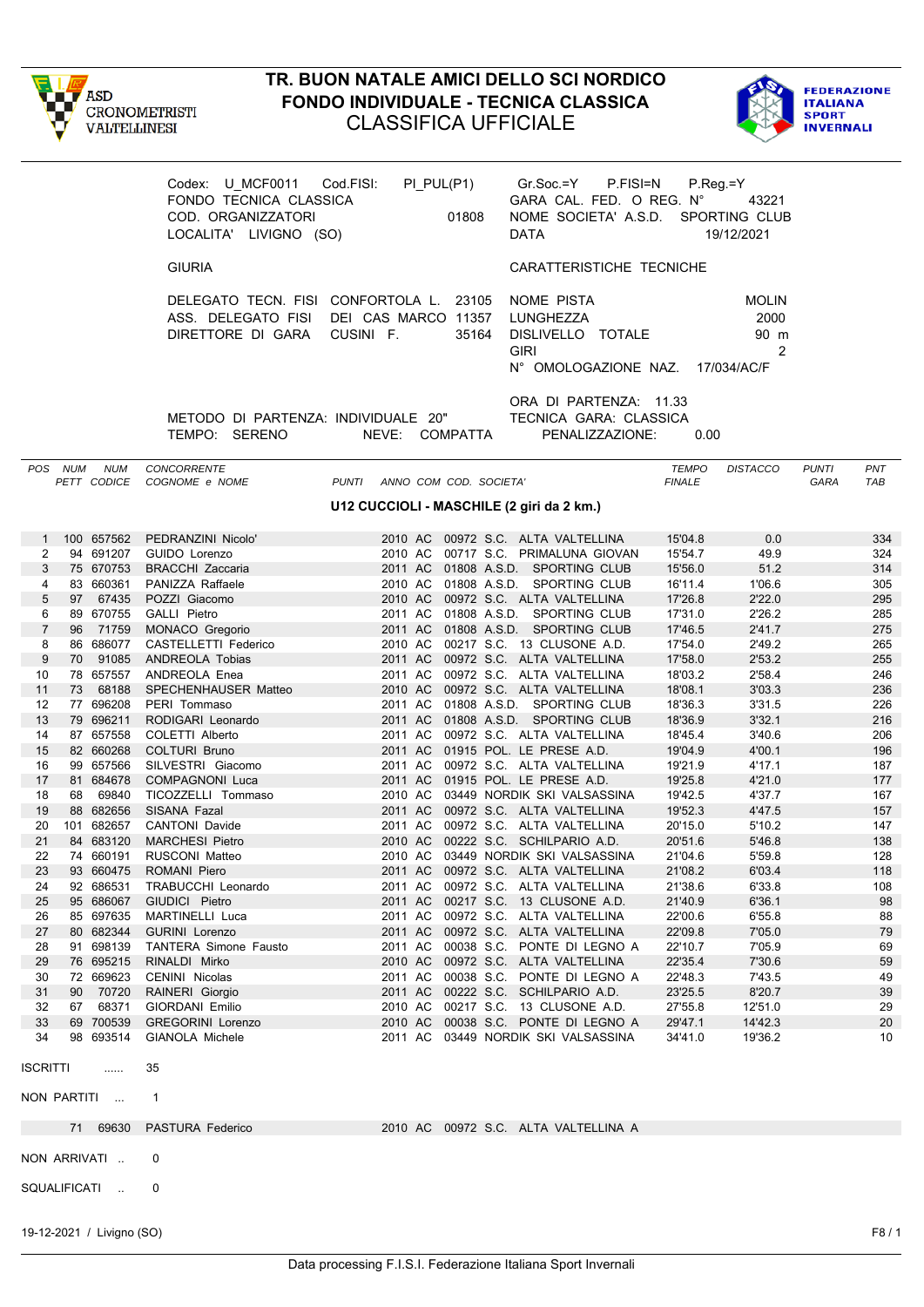



|                                      | Codex: R FCF0004<br>FONDO TECNICA CLASSICA<br>COD. ORGANIZZATORI<br>LOCALITA' LIVIGNO (SO) | Cod.FISI:<br>RI CHI(R2)<br>01808                                                                        | $Gr.Soc = Y$<br>P.FISI=Y<br>GARA CAL. FED. O REG. N°<br>NOME SOCIETA' A.S.D.<br><b>DATA</b> | $P_{\cdot}$ Reg $=$ Y<br>43221<br><b>SPORTING CLUB</b><br>19/12/2021 |                      |            |
|--------------------------------------|--------------------------------------------------------------------------------------------|---------------------------------------------------------------------------------------------------------|---------------------------------------------------------------------------------------------|----------------------------------------------------------------------|----------------------|------------|
|                                      | <b>GIURIA</b>                                                                              |                                                                                                         | CARATTERISTICHE TECNICHE                                                                    |                                                                      |                      |            |
|                                      | DIRETTORE DI GARA                                                                          | DELEGATO TECN. FISI CONFORTOLA L. 23105<br>ASS. DELEGATO FISI DEI CAS MARCO 11357<br>CUSINI F.<br>35164 | NOME PISTA<br>LUNGHEZZA<br>DISLIVELLO TOTALE<br><b>GIRI</b><br>N° OMOLOGAZIONE NAZ.         | <b>MOLIN</b><br>2000<br>90 m<br>17/034/AC/F                          | 2                    |            |
|                                      | METODO DI PARTENZA: INDIVIDUALE 20"<br>TEMPO: SERENO                                       | NEVE: COMPATTA                                                                                          | ORA DI PARTENZA: 11.47<br>TECNICA GARA: CLASSICA<br>PENALIZZAZIONE:                         | 270.00                                                               |                      |            |
| POS NUM<br><b>NUM</b><br>PETT CODICE | CONCORRENTE<br>COGNOME e NOME                                                              | <b>PUNTI</b><br>ANNO COM COD. SOCIETA'                                                                  |                                                                                             | <b>TEMPO</b><br><b>DISTACCO</b><br><b>FINALE</b>                     | <b>PUNTI</b><br>GARA | PNT<br>TAB |
|                                      |                                                                                            | U14 RAGAZZI - FEMMINILE (2 giri da 2 km.)                                                               |                                                                                             |                                                                      |                      |            |
| 61134<br>$1 \t111$                   | DEI CAS Rachele                                                                            |                                                                                                         | 2008 AC 00972 S.C. ALTA VALTELLINA                                                          | 14'59.6<br>0.0                                                       | 0.00                 | 317        |
| $\overline{2}$<br>107<br>64065       | NEGRONI Ines                                                                               |                                                                                                         | 2009 AC 00217 S.C. 13 CLUSONE A.D.                                                          | 15'38.6<br>39.0                                                      | 34.68                | 298        |
| 3 <sup>1</sup><br>119<br>64861       | INVERNIZZI Aurora                                                                          |                                                                                                         | 2009 AC 03449 NORDIK SKI VALSASSINA                                                         | 15'40.4<br>40.8                                                      | 36.28                | 280        |
| 114<br>64047<br>4                    | RINI Maria Angelica                                                                        |                                                                                                         | 2009 AC 00972 S.C. ALTA VALTELLINA                                                          | 16'29.8<br>1'30.2                                                    | 80.21                | 261        |
| 5<br>104 683521                      | NOBILI Francesca                                                                           |                                                                                                         | 2009 AC 02312 POLISPORTIVA VALMALEN                                                         | 16'51.2<br>1'51.6                                                    | 99.24                | 242        |
| 109<br>66145<br>6<br>7 112<br>60617  | <b>ARTUSI Cristina</b><br>NANI Milena                                                      |                                                                                                         | 2009 AC 00717 S.C. PRIMALUNA GIOVAN<br>2008 AC 02312 POLISPORTIVA VALMALEN                  | 17'17.3<br>2'17.7<br>18'01.5<br>3'01.9                               | 122.45<br>161.76     | 224<br>205 |
| 105<br>64098<br>8                    | TICOZZELLI Emma                                                                            |                                                                                                         | 2009 AC 03449 NORDIK SKI VALSASSINA                                                         | 3'29.7<br>18'29.3                                                    | 186.48               | 186        |
| 118<br>66634<br>9                    | SANDRINI Alessandra                                                                        |                                                                                                         | 2009 AC 00038 S.C. PONTE DI LEGNO A                                                         | 18'39.9<br>3'40.3                                                    | 195.91               | 168        |
| 115 699519<br>10                     | SILVESTRI Chiara                                                                           |                                                                                                         | 2009 AC 01808 A.S.D. SPORTING CLUB                                                          | 18'45.6<br>3'46.0                                                    | 200.98               | 149        |
| 113 682386<br>11                     | ANDREOLA Camilla                                                                           |                                                                                                         | 2009 AC 00972 S.C. ALTA VALTELLINA                                                          | 3'49.6<br>18'49.2                                                    | 204.18               | 131        |
| 108 670749<br>12                     | ROCCA Chantal                                                                              |                                                                                                         | 2008 AC 01808 A.S.D. SPORTING CLUB                                                          | 18'51.8<br>3'52.2                                                    | 206.49               | 112        |
| 103 63621<br>13                      | <b>AGONI Virginia</b>                                                                      |                                                                                                         | 2008 AC 00222 S.C. SCHILPARIO A.D.                                                          | 19'05.0<br>4'05.4                                                    | 218.23               | 93         |
| 110 699529<br>14                     | GALLI Nicole                                                                               |                                                                                                         | 2009 AC 01808 A.S.D. SPORTING CLUB                                                          | 19'31.7<br>4'32.1                                                    | 241.97               | 75         |
| 15<br>116 702372                     | GALLI Carlotta                                                                             |                                                                                                         | 2009 AC 01808 A.S.D. SPORTING CLUB                                                          | 21'14.0<br>6'14.4                                                    | 332.95               | 56         |
| 117<br>65865<br>16                   | NEGRINI Arianna                                                                            | 2009 AC                                                                                                 | 02312 POLISPORTIVA VALMALEN                                                                 | 22'05.1<br>7'05.5                                                    | 378.39               | 37         |
| 17<br>106<br>65784                   | <b>FAIFER Iris</b>                                                                         | 2009 AC 01915 POL. LE PRESE A.D.                                                                        |                                                                                             | 22'12.2<br>7'12.6                                                    | 384.70               | 19         |
| <b>ISCRITTI</b><br>.                 | 18                                                                                         |                                                                                                         |                                                                                             |                                                                      |                      |            |
| NON PARTITI                          | 0                                                                                          |                                                                                                         |                                                                                             |                                                                      |                      |            |
| NON ARRIVATI                         | $\mathbf{1}$                                                                               |                                                                                                         |                                                                                             |                                                                      |                      |            |
| 102 673372                           | <b>BETTINESCHI Maddalena</b>                                                               | 2008 AC 00222 S.C. SCHILPARIO A.D.                                                                      |                                                                                             |                                                                      |                      |            |

SQUALIFICATI .. 0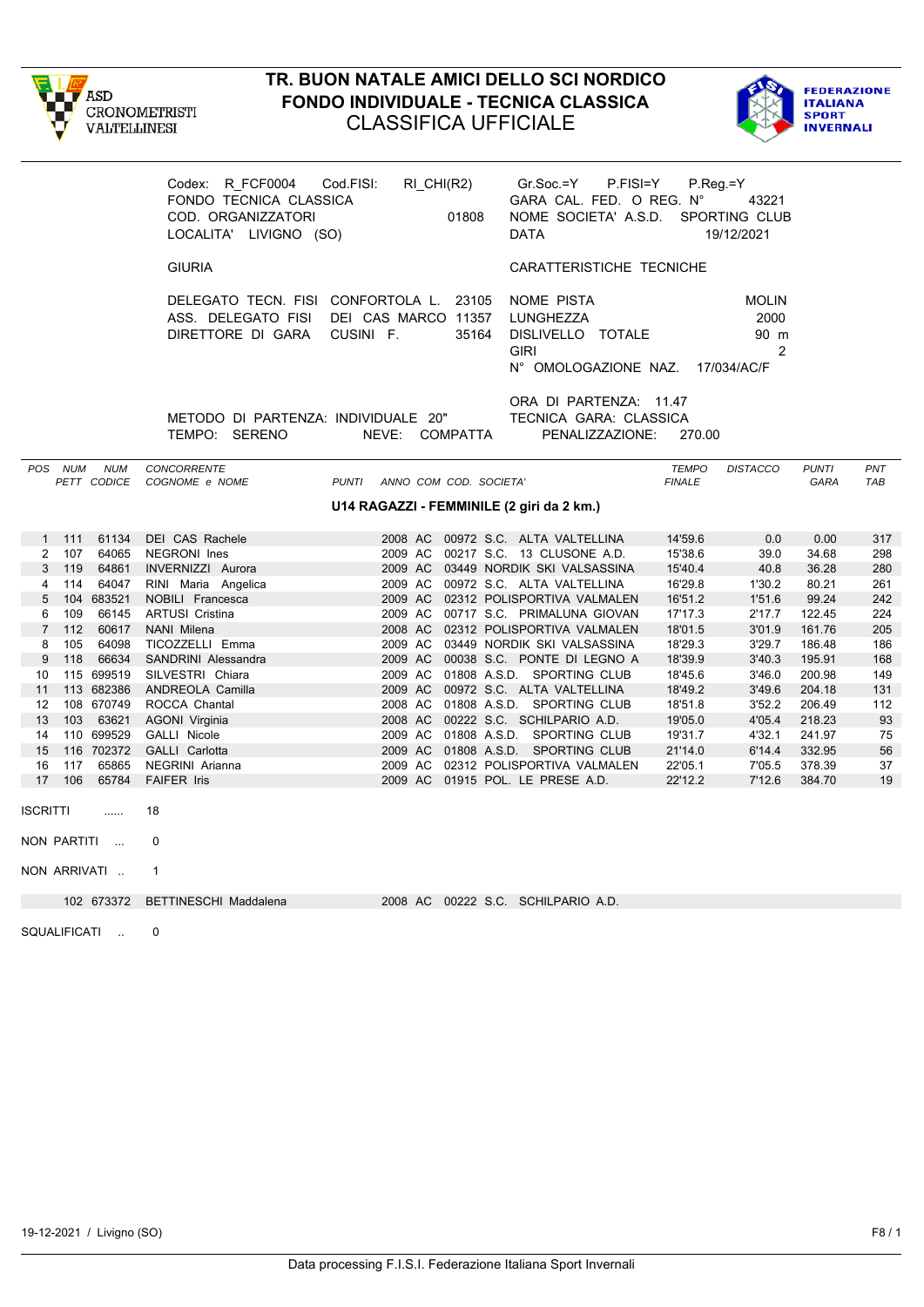



|                 |              |                           | Codex: R MCF0003 Cod FISI:<br>FONDO TECNICA CLASSICA<br>COD. ORGANIZZATORI<br>LOCALITA' LIVIGNO (SO) | RI_CHI(R2)<br>01808                                                                                     | Gr.Soc.=Y P.FISI=Y<br>GARA CAL. FED. O REG. N°<br>NOME SOCIETA' A.S.D.<br><b>DATA</b>           | $P_{\cdot}$ Reg = Y           | 43221<br>SPORTING CLUB<br>19/12/2021 |                      |            |
|-----------------|--------------|---------------------------|------------------------------------------------------------------------------------------------------|---------------------------------------------------------------------------------------------------------|-------------------------------------------------------------------------------------------------|-------------------------------|--------------------------------------|----------------------|------------|
|                 |              |                           | <b>GIURIA</b>                                                                                        |                                                                                                         | CARATTERISTICHE TECNICHE                                                                        |                               |                                      |                      |            |
|                 |              |                           | DIRETTORE DI GARA                                                                                    | DELEGATO TECN. FISI CONFORTOLA L. 23105<br>ASS. DELEGATO FISI DEI CAS MARCO 11357<br>CUSINI F.<br>35164 | NOME PISTA<br>LUNGHEZZA<br>DISLIVELLO TOTALE<br><b>GIRI</b><br>N° OMOLOGAZIONE NAZ. 17/034/AC/F |                               | <b>MOLIN</b><br>2500<br>150 m<br>2   |                      |            |
|                 |              |                           | TEMPO: SERENO                                                                                        | METODO DI PARTENZA: INDIVIDUALE 20"<br>NEVE: COMPATTA                                                   | ORA DI PARTENZA: 12.03<br>TECNICA GARA: CLASSICA<br>PENALIZZAZIONE:                             | 270.00                        |                                      |                      |            |
|                 | POS NUM      | <b>NUM</b><br>PETT CODICE | <b>CONCORRENTE</b><br>COGNOME e NOME                                                                 | PUNTI ANNO COM COD. SOCIETA'                                                                            |                                                                                                 | <b>TEMPO</b><br><b>FINALE</b> | <b>DISTACCO</b>                      | <b>PUNTI</b><br>GARA | PNT<br>TAB |
|                 |              |                           |                                                                                                      | U14 RAGAZZI - MASCHILE (2 giri da 2,5 km.)                                                              |                                                                                                 |                               |                                      |                      |            |
|                 | 1 129        | 60453                     | <b>BONETTI Luigi</b>                                                                                 |                                                                                                         | 2008 AC 00219 S.C. GROMO A.D.                                                                   | 18'24.9                       | 0.0                                  | 0.00                 | 336        |
| $\mathbf{2}$    | 128          | 60899                     | <b>ZANABONI Michel</b>                                                                               |                                                                                                         | 2008 AC 00972 S.C. ALTA VALTELLINA                                                              | 19'03.9                       | 39.0                                 | 28.24                | 327        |
| 3               | 144          | 63531                     | PRAOLINI Geremia                                                                                     |                                                                                                         | 2008 AC 00972 S.C. ALTA VALTELLINA                                                              | 19'05.7                       | 40.8                                 | 29.54                | 317        |
| 4               | 152          | 65322                     | <b>CLEMENTI Dario</b>                                                                                |                                                                                                         | 2009 AC 00972 S.C. ALTA VALTELLINA                                                              | 19'37.2                       | 1'12.3                               | 52.35                | 308        |
| 5 <sup>5</sup>  | 132          | 62475                     | <b>MARTINELLI Chris</b>                                                                              |                                                                                                         | 2008 AC 00972 S.C. ALTA VALTELLINA                                                              | 19'45.1                       | 1'20.2                               | 58.07                | 299        |
| 6               | 122<br>7 146 | 64066<br>64138            | NEGRONI Stefano<br>GIANOLA Oscar Axel                                                                |                                                                                                         | 2009 AC 00217 S.C. 13 CLUSONE A.D.<br>2009 AC 03449 NORDIK SKI VALSASSINA                       | 20'16.2<br>20'17.4            | 1'51.3<br>1'52.5                     | 80.59<br>81.46       | 289<br>280 |
| 8               | 155          | 64013                     | ZANOLI Matteo                                                                                        |                                                                                                         | 2009 AC 00972 S.C. ALTA VALTELLINA                                                              | 20'18.5                       | 1'53.6                               | 82.25                | 271        |
| 9               | 143          | 65823                     | PEDROCCHI Matteo                                                                                     |                                                                                                         | 2009 AC 00222 S.C. SCHILPARIO A.D.                                                              | 20'20.2                       | 1'55.3                               | 83.48                | 261        |
| 10              | 148          | 63018                     | COLOMBO Marco                                                                                        |                                                                                                         | 2008 AC 00717 S.C. PRIMALUNA GIOVAN                                                             | 20'34.5                       | 2'09.6                               | 93.84                | 252        |
| 11              |              | 134 658338                | <b>GAZZONI Simon</b>                                                                                 |                                                                                                         | 2008 AC 01808 A.S.D. SPORTING CLUB                                                              | 20'51.5                       | 2'26.6                               | 106.15               | 243        |
| 12              |              | 126 658340                | ANTOGNOLI Alan                                                                                       |                                                                                                         | 2008 AC 01808 A.S.D. SPORTING CLUB                                                              | 21'00.4                       | 2'35.5                               | 112.59               | 233        |
| 13              | 124          | 63886                     | SILVESTRI Giorgio                                                                                    |                                                                                                         | 2009 AC 01808 A.S.D. SPORTING CLUB                                                              | 21'17.7                       | 2'52.8                               | 125.12               | 224        |
| 14<br>15        | 149<br>142   | 62883<br>63856            | MARTINELLI Matteo                                                                                    |                                                                                                         | 2008 AC 01808 A.S.D. SPORTING CLUB<br>2009 AC 00219 S.C. GROMO A.D.                             | 21'21.0<br>21'29.5            | 2'56.1<br>3'04.6                     | 127.50<br>133.66     | 215<br>205 |
| 16              | 151          | 61082                     | <b>BONACORSI Massimo</b><br>RINI Pietro                                                              |                                                                                                         | 2008 AC 01808 A.S.D. SPORTING CLUB                                                              | 21'39.9                       | 3'15.0                               | 141.19               | 196        |
| 17              | 120          | 66812                     | MORETTI Leonardo                                                                                     |                                                                                                         | 2009 AC 01808 A.S.D. SPORTING CLUB                                                              | 21'59.0                       | 3'34.1                               | 155.02               | 187        |
| 18              | 136          | 63509                     | CARRARA Fabian                                                                                       |                                                                                                         | 2008 AC 00217 S.C. 13 CLUSONE A.D.                                                              | 22'11.0                       | 3'46.1                               | 163.71               | 177        |
| 19              | 147          | 66042                     | PICCENI Alessandro                                                                                   |                                                                                                         | 2009 AC 02312 POLISPORTIVA VALMALEN                                                             | 22'21.8                       | 3'56.9                               | 171.53               | 168        |
| 20              | 133          | 63514                     | RAISONI Giacomo                                                                                      |                                                                                                         | 2008 AC 01808 A.S.D. SPORTING CLUB                                                              | 22'26.7                       | 4'01.8                               | 175.07               | 159        |
| 21              | 138          | 61542                     | PASINI Gianluca                                                                                      |                                                                                                         | 2008 AC 00219 S.C. GROMO A.D.                                                                   | 22'27.9                       | 4'03.0                               | 175.94               | 149        |
| 22              | 139          | 65423                     | <b>BERGAMINI Riccardo</b>                                                                            |                                                                                                         | 2009 AC 00717 S.C. PRIMALUNA GIOVAN                                                             | 22'28.2                       | 4'03.3                               | 176.16               | 140        |
| 23<br>24        | 131          | 66674<br>153 660398       | ANCONA Tobias<br>GARAVATTI Fabio                                                                     | 2009 AC                                                                                                 | 01808 A.S.D. SPORTING CLUB<br>2008 AC 01808 A.S.D. SPORTING CLUB                                | 22'28.3<br>22'42.7            | 4'03.4<br>4'17.8                     | 176.23<br>186.66     | 131<br>121 |
| 25              | 135          | 66004                     | RASTELLI Andrea                                                                                      |                                                                                                         | 2009 AC 01915 POL. LE PRESE A.D.                                                                | 22'47.2                       | 4'22.3                               | 189.92               | 112        |
| 26              | 125          | 64694                     | NANI Daniele                                                                                         |                                                                                                         | 2009 AC 02312 POLISPORTIVA VALMALEN                                                             | 22'52.1                       | 4'27.2                               | 193.47               | 103        |
| 27              |              | 141 663732                | <b>BENZONI Fabio</b>                                                                                 |                                                                                                         | 2009 AC 00217 S.C. 13 CLUSONE A.D.                                                              | 23'08.6                       | 4'43.7                               | 205.41               | 93         |
| 28              | 154          | 65890                     | <b>NEGRINI</b> Michele                                                                               |                                                                                                         | 2009 AC 01808 A.S.D. SPORTING CLUB                                                              | 23'58.0                       | 5'33.1                               | 241.18               | 84         |
| 29              |              | 127 657537                | <b>ANDREOLA Devid</b>                                                                                |                                                                                                         | 2009 AC 00972 S.C. ALTA VALTELLINA                                                              | 24'08.4                       | 5'43.5                               | 248.71               | 75         |
| 30              | 150          | 65609                     | PICCENI Nicolo'                                                                                      |                                                                                                         | 2009 AC 02312 POLISPORTIVA VALMALEN                                                             | 24'25.8                       | 6'00.9                               | 261.31               | 65         |
| 31<br>32        | 123          | 64259<br>140 670757       | PALAZZI Gabriele<br><b>ANTOGNOLI Alex</b>                                                            |                                                                                                         | 2009 AC 02312 POLISPORTIVA VALMALEN<br>2008 AC 01808 A.S.D. SPORTING CLUB                       | 24'26.4<br>25'07.1            | 6'01.5<br>6'42.2                     | 261.74<br>291.21     | 56<br>47   |
| 33              | 145          | 61044                     | RICCA Mattia                                                                                         |                                                                                                         | 2008 AC 01267 G.S. I CAMOSCI A.D.                                                               | 25'25.5                       | 7'00.6                               | 304.53               | 37         |
| 34              |              | 137 675738                | <b>BORMOLINI Simone</b>                                                                              |                                                                                                         | 2009 AC 01808 A.S.D. SPORTING CLUB                                                              | 26'50.4                       | 8'25.5                               | 366.01               | 28         |
| 35              | 121          | 65283                     | <b>BERGAMINI Luca</b>                                                                                |                                                                                                         | 2009 AC 00717 S.C. PRIMALUNA GIOVAN                                                             | 28'03.5                       | 9'38.6                               | 418.93               | 19         |
| 36              |              | 130 692311                | MARCHESI Giacomo                                                                                     |                                                                                                         | 2008 AC 00222 S.C. SCHILPARIO A.D.                                                              | 28'36.9                       | 10'12.0                              | 443.12               | 9          |
| <b>ISCRITTI</b> |              |                           | 36                                                                                                   |                                                                                                         |                                                                                                 |                               |                                      |                      |            |
| NON PARTITI     |              | $\sim$ 100 $\,$           | 0                                                                                                    |                                                                                                         |                                                                                                 |                               |                                      |                      |            |
|                 |              | NON ARRIVATI              | 0                                                                                                    |                                                                                                         |                                                                                                 |                               |                                      |                      |            |
| SQUALIFICATI    |              | $\sim 10$                 | 0                                                                                                    |                                                                                                         |                                                                                                 |                               |                                      |                      |            |

19-12-2021 / Livigno (SO) F8 / 1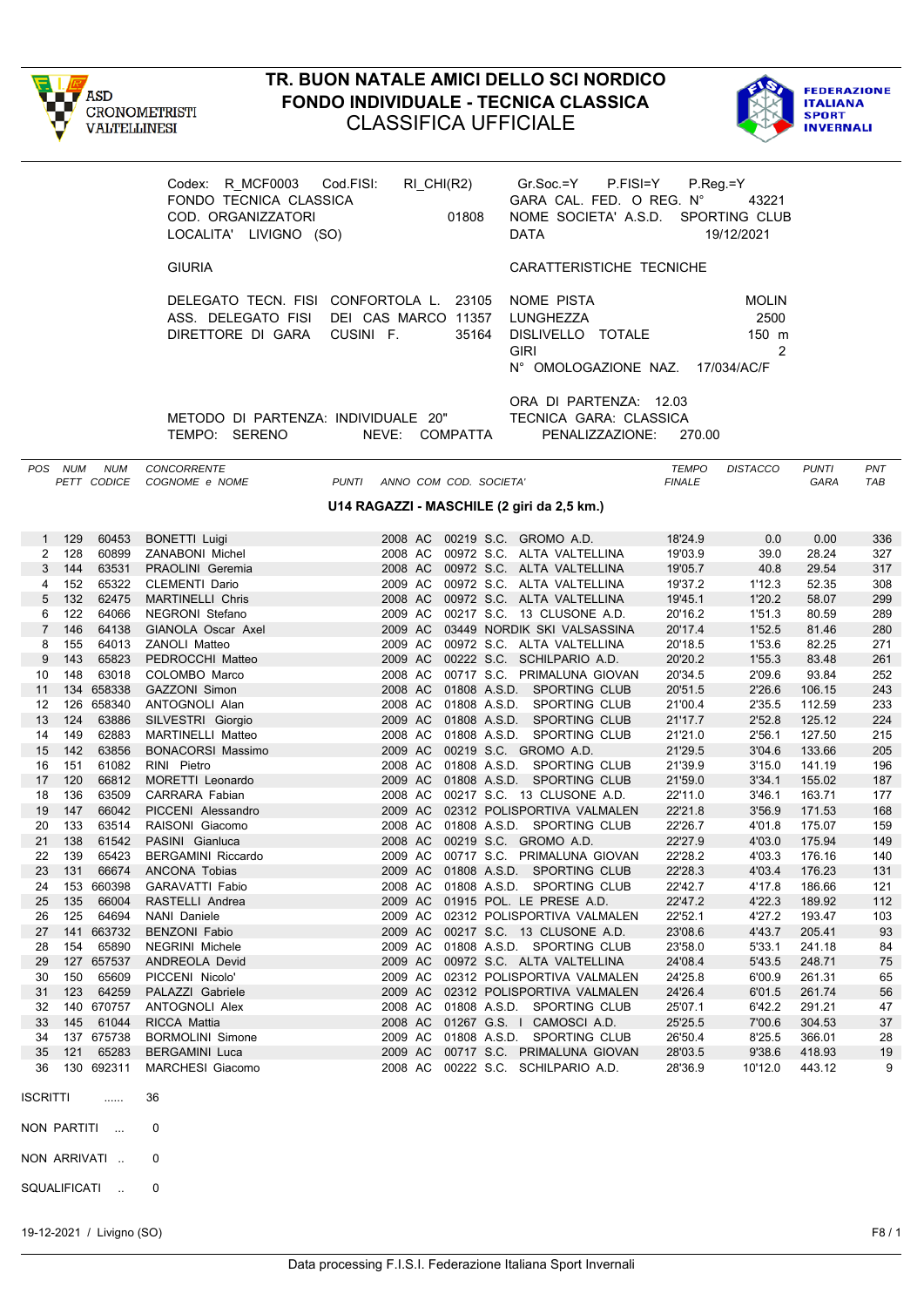



|                 |         |                           | Codex: A FCF0006<br>FONDO TECNICA CLASSICA<br>COD. ORGANIZZATORI<br>LOCALITA' LIVIGNO (SO)             | Cod.FISI:    |         | RI_CHI(R2)<br>01808    | $Gr.Soc = Y$<br>P.FISI=Y<br>GARA CAL. FED. O REG. N°<br>NOME SOCIETA' A.S.D.<br><b>DATA</b> | $P_{\cdot}$ Reg $=$ Y         | 43221<br>SPORTING CLUB<br>19/12/2021              |                      |            |
|-----------------|---------|---------------------------|--------------------------------------------------------------------------------------------------------|--------------|---------|------------------------|---------------------------------------------------------------------------------------------|-------------------------------|---------------------------------------------------|----------------------|------------|
|                 |         |                           | <b>GIURIA</b>                                                                                          |              |         |                        | CARATTERISTICHE TECNICHE                                                                    |                               |                                                   |                      |            |
|                 |         |                           | DELEGATO TECN. FISI CONFORTOLA L. 23105<br>ASS. DELEGATO FISI DEI CAS MARCO 11357<br>DIRETTORE DI GARA | CUSINI F.    |         | 35164                  | NOME PISTA<br>LUNGHEZZA<br>DISLIVELLO TOTALE<br><b>GIRI</b><br>N° OMOLOGAZIONE NAZ.         |                               | <b>MOLIN</b><br>2500<br>150 m<br>2<br>17/034/AC/F |                      |            |
|                 |         |                           | METODO DI PARTENZA: INDIVIDUALE 20"<br>TEMPO: SERENO                                                   |              |         | NEVE: COMPATTA         | ORA DI PARTENZA: 12.18<br>TECNICA GARA: CLASSICA<br>PENALIZZAZIONE:                         | 270.00                        |                                                   |                      |            |
|                 | POS NUM | <b>NUM</b><br>PETT CODICE | CONCORRENTE<br>COGNOME e NOME                                                                          | <b>PUNTI</b> |         | ANNO COM COD. SOCIETA' |                                                                                             | <b>TEMPO</b><br><b>FINALE</b> | <b>DISTACCO</b>                                   | <b>PUNTI</b><br>GARA | PNT<br>TAB |
|                 |         |                           |                                                                                                        |              |         |                        | U16 - ALLIEVI ULTIMO ANNO - FEMM (2 giri da 2,5 km.)                                        |                               |                                                   |                      |            |
| 1               | 171     | 58982                     | <b>GIACOMELLI Stella</b>                                                                               | 150.00       | 2007 AC |                        | 00972 S.C. ALTA VALTELLINA                                                                  | 19'53.1                       | 0.0                                               | 0.00                 | 314        |
| $\overline{2}$  |         | 166 670201                | <b>FACHIN Giada</b>                                                                                    | 264.97       |         |                        | 2006 AC 00972 S.C. ALTA VALTELLINA                                                          | 21'00.0                       | 1'06.9                                            | 44.86                | 292        |
| 3               | 169     | 59686                     | PEDRANA Licia                                                                                          | 227.29       |         |                        | 2007 AC 00972 S.C. ALTA VALTELLINA                                                          | 21'01.3                       | 1'08.2                                            | 45.73                | 269        |
| 4               | 168     | 57532                     | INVERNIZZI Maria                                                                                       | 238.68       |         |                        | 2007 AC 03449 NORDIK SKI VALSASSINA                                                         | 21'44.1                       | 1'51.0                                            | 74.43                | 247        |
| 5               | 167     | 56822                     | <b>OCCHI Federica</b>                                                                                  | 263.32       |         |                        | 2007 AC 00038 S.C. PONTE DI LEGNO A                                                         | 22'03.6                       | 2'10.5                                            | 87.50                | 224        |
| 6               | 170     | 58141                     | <b>SANTUS Silvia</b>                                                                                   | 184.07       |         |                        | 2007 AC 00217 S.C. 13 CLUSONE A.D.                                                          | 22'08.8                       | 2'15.7                                            | 90.99                | 202        |
| $\overline{7}$  | 162     | 54101                     | MORETTI Ludovica                                                                                       | 319.17       |         |                        | 2006 AC 01808 A.S.D. SPORTING CLUB                                                          | 22'20.4                       | 2'27.3                                            | 98.77                | 179        |
| 8               | 163     | 58734                     | <b>BORTOT Elena</b>                                                                                    | 311.87       |         |                        | 2007 AC 00717 S.C. PRIMALUNA GIOVAN                                                         | 23'04.7                       | 3'11.6                                            | 128.47               | 157        |
| 9               | 161     | 55020                     | GIANOLA Jasmin Maria                                                                                   | 320.14       |         |                        | 2006 AC 03449 NORDIK SKI VALSASSINA                                                         | 23'23.0                       | 3'29.9                                            | 140.74               | 135        |
| 10              | 157     | 60044                     | OLIVINI Clara                                                                                          | 486.65       |         |                        | 2007 AC 00038 S.C. PONTE DI LEGNO A                                                         | 24'39.2                       | 4'46.1                                            | 191.84               | 112        |
| 11              | 164     | 57297                     | PIZIO Marta                                                                                            | 306.63       |         |                        | 2007 AC 00222 S.C. SCHILPARIO A.D.                                                          | 25'09.6                       | 5'16.5                                            | 212.22               | 90         |
| 12              | 159     | 55720                     | TICOZZI Giulia                                                                                         | 413.99       |         |                        | 2006 AC 03449 NORDIK SKI VALSASSINA                                                         | 25'46.9                       | 5'53.8                                            | 237.23               | 67         |
| 13              | 160     | 57122                     | <b>CARRARA Angelica</b>                                                                                | 386.39       |         |                        | 2007 AC 00217 S.C. 13 CLUSONE A.D.                                                          | 26'44.8                       | 6'51.7                                            | 276.05               | 45         |
| 14              | 156     | 53585                     | <b>CAPITANIO Paola</b>                                                                                 | 511.77       |         |                        | 2006 AC 00222 S.C. SCHILPARIO A.D.                                                          | 30'03.0                       | 10'09.9                                           | 408.95               | 22         |
| <b>ISCRITTI</b> |         | .                         | 16                                                                                                     |              |         |                        |                                                                                             |                               |                                                   |                      |            |
|                 |         | NON PARTITI               | $\Omega$                                                                                               |              |         |                        |                                                                                             |                               |                                                   |                      |            |
|                 |         | NON ARRIVATI              | 2                                                                                                      |              |         |                        |                                                                                             |                               |                                                   |                      |            |
|                 | 158     | 60075                     | CAMOZZINI Maddalena                                                                                    | 484.81       |         |                        | 2007 AC 00717 S.C. PRIMALUNA GIOVANN                                                        |                               |                                                   |                      |            |
|                 | 165     | 59122                     | RODIGARI Margherita                                                                                    | 290.83       |         |                        | 2007 AC 01808 A.S.D. SPORTING CLUB L                                                        |                               |                                                   |                      |            |
| SQUALIFICATI    |         | $\ldots$                  | 0                                                                                                      |              |         |                        |                                                                                             |                               |                                                   |                      |            |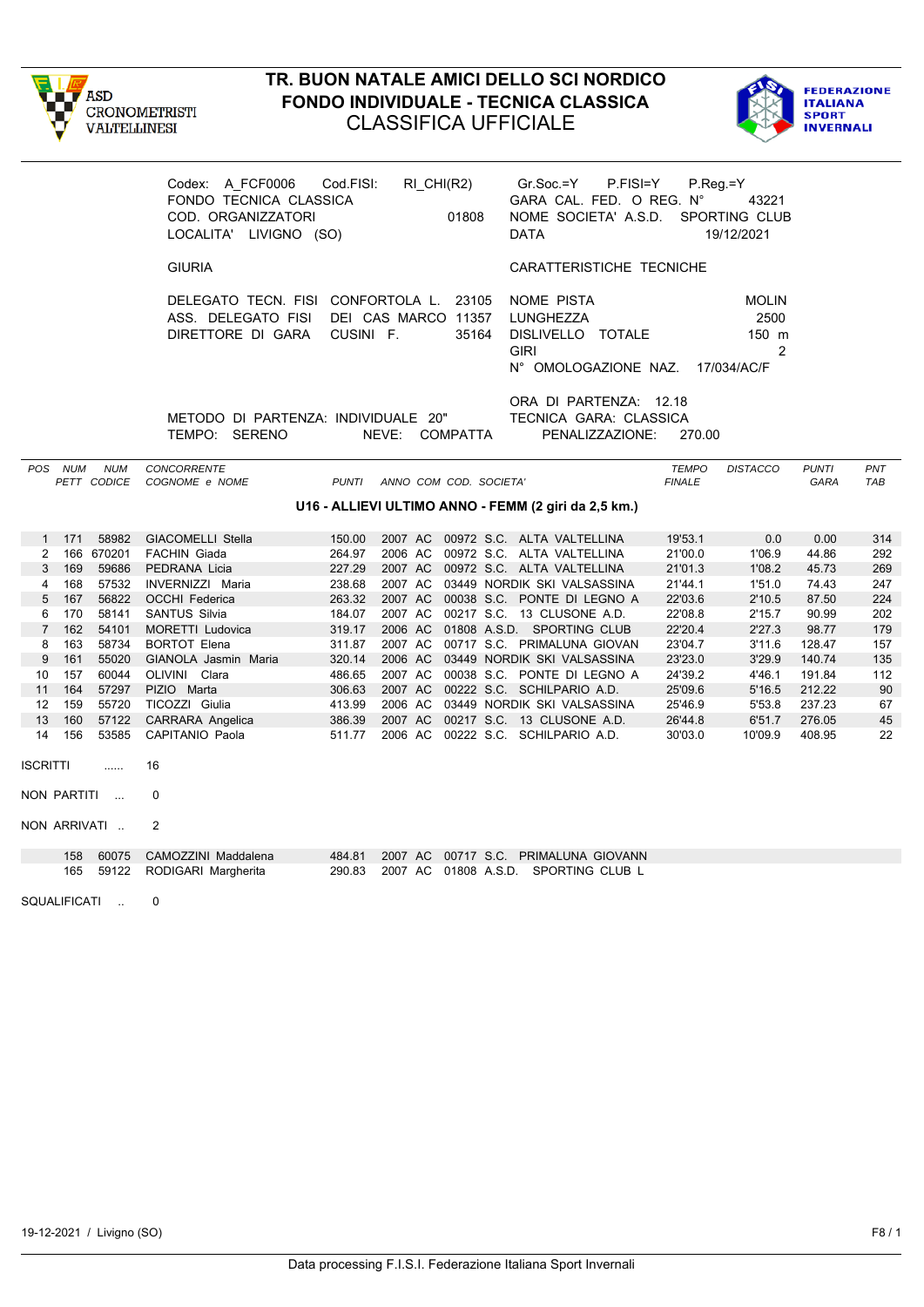



|                |         |                           | Codex: GSFCF0002 Cod.FISI:<br>FONDO TECNICA CLASSICA<br>COD. ORGANIZZATORI<br>LOCALITA' LIVIGNO (SO) |              |                                  | RQ_GS(R3)<br>01808     | $Gr.Soc = Y$ P.FISI=Y<br>GARA CAL. FED. O REG. N°<br>NOME SOCIETA' A.S.D. SPORTING CLUB<br><b>DATA</b> | $P_{\cdot}$ Req. = Y          | 43221<br>19/12/2021                               |                      |            |
|----------------|---------|---------------------------|------------------------------------------------------------------------------------------------------|--------------|----------------------------------|------------------------|--------------------------------------------------------------------------------------------------------|-------------------------------|---------------------------------------------------|----------------------|------------|
|                |         |                           | <b>GIURIA</b>                                                                                        |              |                                  |                        | CARATTERISTICHE TECNICHE                                                                               |                               |                                                   |                      |            |
|                |         |                           | DELEGATO TECN. FISI CONFORTOLA L. 23105<br>ASS. DELEGATO FISI<br>DIRETTORE DI GARA                   |              | DEI CAS MARCO 11357<br>CUSINI F. | 35164                  | NOME PISTA<br>LUNGHEZZA<br>DISLIVELLO TOTALE<br><b>GIRI</b><br>N° OMOLOGAZIONE NAZ. 17/034/AC/F        |                               | <b>MOLIN</b><br>2500<br>$150$ m<br>$\overline{2}$ |                      |            |
|                |         |                           | METODO DI PARTENZA: INDIVIDUALE 20"<br>TEMPO: SERENO                                                 |              |                                  | NEVE: COMPATTA         | ORA DI PARTENZA: 12.26<br>TECNICA GARA: CLASSICA<br>PENALIZZAZIONE:                                    | 90.82                         |                                                   |                      |            |
|                | POS NUM | <b>NUM</b><br>PETT CODICE | CONCORRENTE<br>COGNOME e NOME                                                                        | <b>PUNTI</b> |                                  | ANNO COM COD. SOCIETA' |                                                                                                        | <b>TEMPO</b><br><b>FINALE</b> | <b>DISTACCO</b>                                   | <b>PUNTI</b><br>GARA | PNT<br>TAB |
|                |         |                           |                                                                                                      |              |                                  |                        | GIOVANI / SENIOR - FEMMINILE (2 giri da 2,5 km.)                                                       |                               |                                                   |                      |            |
| $\mathbf{1}$   | 184     | 46974                     | <b>NEGRONI</b> Giulia                                                                                | 102.82       |                                  |                        | 2003 AC 00217 S.C. 13 CLUSONE A.D.                                                                     | 17'49.7                       | 0.0                                               | 0.00                 | 313        |
| 2              | 183     | 49138                     | SALVADORI Manuela                                                                                    | 115.72       |                                  |                        | 2004 AC 00972 S.C. ALTA VALTELLINA                                                                     | 18'16.5                       | 26.8                                              | 20.04                | 289        |
| 3              | 181     | 46098                     | ROSSI Elena                                                                                          | 129.11       | 2003 AC                          |                        | 00972 S.C. ALTA VALTELLINA                                                                             | 18'28.9                       | 39.2                                              | 29.32                | 265        |
| 4              | 180     | 51708                     | COMENSOLI Vanessa                                                                                    | 135.67       | 2005 AC                          |                        | 00972 S.C. ALTA VALTELLINA                                                                             | 18'47.0                       | 57.3                                              | 42.85                | 241        |
| 5              | 182     | 45383                     | <b>COLA Francesca</b>                                                                                | 122.02       |                                  |                        | 2002 AC 00972 S.C. ALTA VALTELLINA                                                                     | 19'02.7                       | 1'13.0                                            | 54.59                | 217        |
| 6              | 179     | 52281                     | NANI Gemma                                                                                           | 150.00       | 2005 AC                          |                        | 02312 POLISPORTIVA VALMALEN                                                                            | 19'11.0                       | 1'21.3                                            | 60.80                | 193        |
| $\overline{7}$ | 177     | 52149                     | <b>BONACORSI Martina</b>                                                                             | 180.49       | 2005 AC                          |                        | 00219 S.C. GROMO A.D.                                                                                  | 19'23.2                       | 1'33.5                                            | 69.93                | 169        |
| 8              |         | 172 682126                | <b>BONETTI Chiara</b>                                                                                | 438.65       | 2005 AC                          |                        | 00972 S.C. ALTA VALTELLINA                                                                             | 20'50.7                       | 3'01.0                                            | 135.37               | 144        |
| 9              |         | 176 46285                 | <b>GALLI</b> Lucrezia                                                                                | 220.74       |                                  |                        | 2003 AC 01808 A.S.D. SPORTING CLUB                                                                     | 21'04.0                       | 3'14.3                                            | 145.31               | 120        |

10 173 657673 MOTTA Giulia 375.42 2004 AC 00972 S.C. ALTA VALTELLINA 21'18.4 3'28.7 156.08 96

12 178 45589 SELVA Angelica 158.34 2002 AC 03449 NORDIK SKI VALSASSINA 21'26.6 3'36.9 162.21 48

00972 S.C. ALTA VALTELLINA

13 175 50914 IELITRO Chiara 264.69 2005 AC 01915 POL. LE PRESE A.D.

ISCRITTI ...... 13 NON PARTITI ... 0 NON ARRIVATI .. 0 SQUALIFICATI .. 0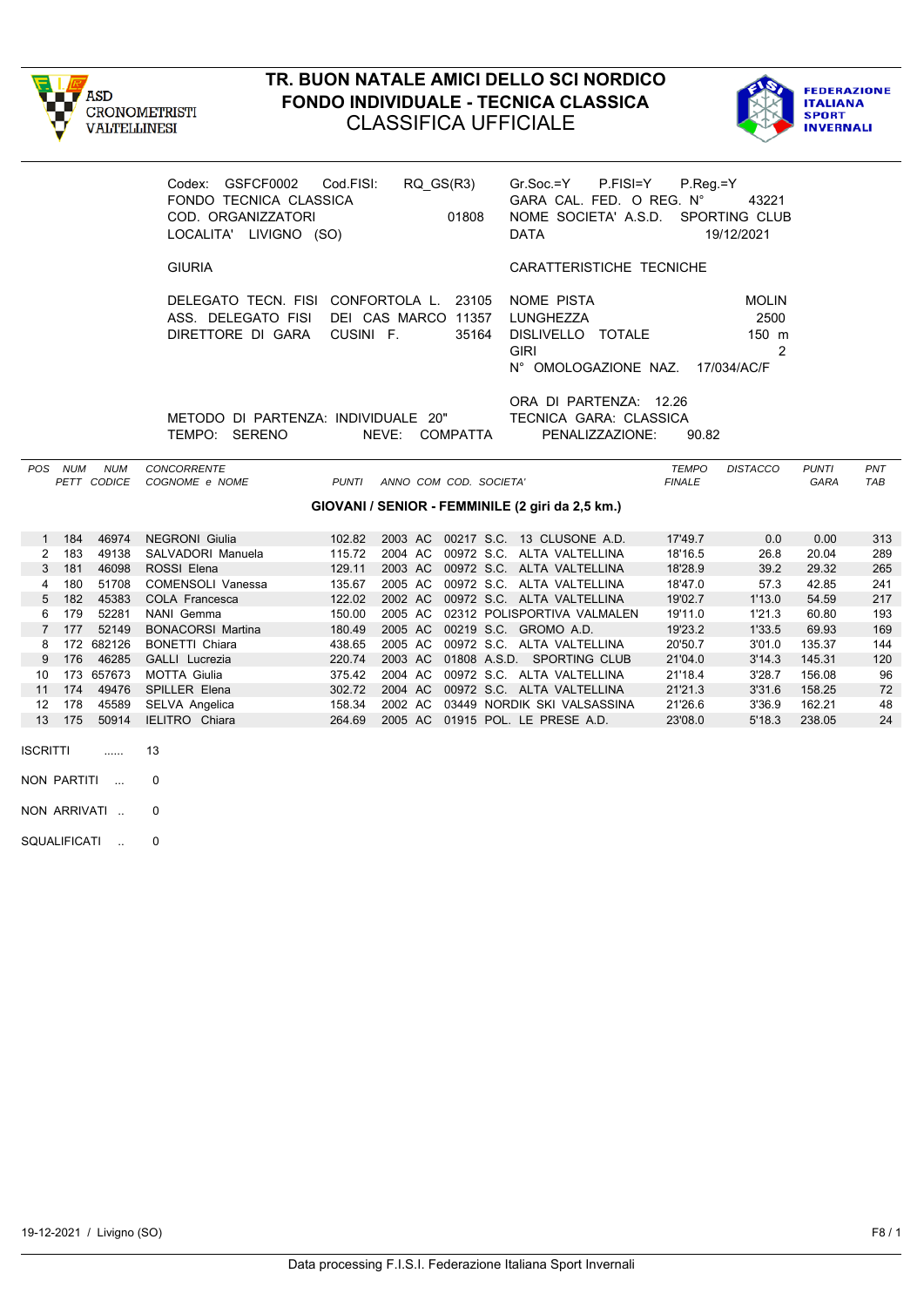



|                 |         |                           | Codex: A_MCF0005 Cod.FISI:<br>FONDO TECNICA CLASSICA<br>COD. ORGANIZZATORI<br>LOCALITA' LIVIGNO (SO) |              |                | RI_CHI(R2)<br>01808    | $Gr.Soc = Y$<br>P.FISI=Y<br>GARA CAL. FED. O REG. N°<br>NOME SOCIETA' A.S.D.<br><b>DATA</b> |                               | $P_{\cdot}$ Reg $=$ Y<br>43221<br>SPORTING CLUB<br>19/12/2021 |                      |            |
|-----------------|---------|---------------------------|------------------------------------------------------------------------------------------------------|--------------|----------------|------------------------|---------------------------------------------------------------------------------------------|-------------------------------|---------------------------------------------------------------|----------------------|------------|
|                 |         |                           | <b>GIURIA</b>                                                                                        |              |                |                        | CARATTERISTICHE TECNICHE                                                                    |                               |                                                               |                      |            |
|                 |         |                           | DELEGATO TECN. FISI CONFORTOLA L.<br>ASS. DELEGATO FISI DEI CAS MARCO 11357<br>DIRETTORE DI GARA     | CUSINI F.    |                | 23105<br>35164         | NOME PISTA<br>LUNGHEZZA<br>DISLIVELLO TOTALE<br><b>GIRI</b><br>N° OMOLOGAZIONE NAZ.         |                               | <b>MOLIN</b><br>2500<br>220 m<br>3<br>17/034/AC/F             |                      |            |
|                 |         |                           | METODO DI PARTENZA: INDIVIDUALE 20"<br>TEMPO: SERENO                                                 |              | NEVE: COMPATTA |                        | ORA DI PARTENZA: 12.40<br>TECNICA GARA: CLASSICA<br>PENALIZZAZIONE:                         | 270.00                        |                                                               |                      |            |
|                 | POS NUM | <b>NUM</b><br>PETT CODICE | <b>CONCORRENTE</b><br>COGNOME e NOME                                                                 | <b>PUNTI</b> |                | ANNO COM COD. SOCIETA' |                                                                                             | <b>TEMPO</b><br><b>FINALE</b> | <b>DISTACCO</b>                                               | <b>PUNTI</b><br>GARA | PNT<br>TAB |
|                 |         |                           |                                                                                                      |              |                |                        | U16 - ALLIEVI ULTIMO ANNO - MASC (3 giri da 2,5 km.)                                        |                               |                                                               |                      |            |
| 1               | 209     | 54455                     | POZZI Federico                                                                                       | 150.28       |                |                        | 2006 AC 00972 S.C. ALTA VALTELLINA                                                          | 22'54.5                       | 0.0                                                           | 0.00                 | 325        |
| $\overline{2}$  | 208     | 54666                     | <b>BIANCHI Niccolo'</b><br>Giovanni                                                                  | 163.36       |                |                        | 2006 AC 01808 A.S.D. SPORTING CLUB                                                          | 23'10.6                       | 16.1                                                          | 9.37                 | 312        |
| $\mathbf{3}$    | 204     | 56044                     | NEGRINI Simone                                                                                       | 243.42       |                |                        | 2006 AC 01808 A.S.D. SPORTING CLUB                                                          | 24'20.2                       | 1'25.7                                                        | 49.88                | 299        |
| $\overline{4}$  | 199     | 53989                     | GAZZONI Jacopo                                                                                       | 263.84       |                |                        | 2006 AC 01808 A.S.D. SPORTING CLUB                                                          | 24'49.0                       | 1'54.5                                                        | 66.64                | 286        |
| 5               | 206     | 57966                     | PEDRANZINI Daniel                                                                                    | 196.94       |                |                        | 2007 AC 00972 S.C. ALTA VALTELLINA                                                          | 24'50.7                       | 1'56.2                                                        | 67.63                | 273        |
| 6               | 203     | 60057                     | ZANOLI Pietro                                                                                        | 245.00       |                |                        | 2007 AC 00972 S.C. ALTA VALTELLINA                                                          | 25'01.9                       | 2'07.4                                                        | 74.15                | 260        |
| $\overline{7}$  | 193     | 55349                     | <b>MOTTA Simone</b>                                                                                  | 363.21       |                |                        | 2006 AC 00972 S.C. ALTA VALTELLINA                                                          | 25'29.2                       | 2'34.7                                                        | 90.04                | 247        |
| 8               | 198     | 57662                     | PREMOSELLI Ettore                                                                                    | 270.00       |                |                        | 2007 AC 00919 SCI NORDICO VARESE A.                                                         | 26'08.4                       | 3'13.9                                                        | 112.86               | 234        |
| 9               | 202     | 57382                     | <b>MARINONI Mattia</b>                                                                               | 250.31       |                |                        | 2007 AC 00217 S.C. 13 CLUSONE A.D.                                                          | 26'28.3                       | 3'33.8                                                        | 124.44               | 221        |
| 10              | 195     | 54057                     | CUSINI Christian                                                                                     | 328.83       |                |                        | 2006 AC 01808 A.S.D. SPORTING CLUB                                                          | 26'28.8                       | 3'34.3                                                        | 124.73               | 208        |
| 11              | 201     | 57810                     | <b>BORMOLINI Natan</b>                                                                               | 254.70       |                |                        | 2007 AC 01808 A.S.D. SPORTING CLUB                                                          | 26'30.4                       | 3'35.9                                                        | 125.66               | 195        |
| 12              | 207     | 59590                     | BETTINI Carlo                                                                                        | 183.80       |                |                        | 2007 AC 02312 POLISPORTIVA VALMALEN                                                         | 26'34.4                       | 3'39.9                                                        | 127.99               | 182        |
| 13              | 205     | 57280                     | SANDRINI Thomas                                                                                      | 231.93       |                |                        | 2007 AC 00038 S.C. PONTE DI LEGNO A                                                         | 26'49.6                       | 3'55.1                                                        | 136.84               | 169        |
| 14              | 200     | 58688                     | <b>BONANDRINI Gabriele</b>                                                                           | 263.10       |                |                        | 2007 AC 00219 S.C. GROMO A.D.                                                               | 27'12.5                       | 4'18.0                                                        | 150.16               | 156        |
| 15              | 191     | 55779                     | <b>SANTUS Flavio</b>                                                                                 | 373.24       |                |                        | 2006 AC 00219 S.C. GROMO A.D.                                                               | 27'21.9                       | 4'27.4                                                        | 155.63               | 143        |
| 16              | 187     | 54579                     | MAIOLANI Davide                                                                                      | 513.90       |                |                        | 2006 AC 00972 S.C. ALTA VALTELLINA                                                          | 27'28.2                       | 4'33.7                                                        | 159.30               | 130        |
| 17              | 188     | 57912                     | <b>ONDERTOLLER Mattia</b>                                                                            | 432.70       |                |                        | 2007 AC 00972 S.C. ALTA VALTELLINA                                                          | 27'51.2                       | 4'56.7                                                        | 172.69               | 117        |
| 18              | 196     | 59203                     | PALAMINI Marco                                                                                       | 276.72       |                |                        | 2007 AC 00217 S.C. 13 CLUSONE A.D.                                                          | 27'52.4                       | 4'57.9                                                        | 173.39               | 104        |
| 19              | 194     | 57207                     | <b>FACEN Gianluca</b>                                                                                | 330.35       |                |                        | 2007 AC 00217 S.C. 13 CLUSONE A.D.                                                          | 28'30.1                       | 5'35.6                                                        | 195.33               | 91         |
| 20              | 190     | 53422                     | ROFFREDI Febo                                                                                        | 403.93       |                |                        | 2006 AC 00919 SCI NORDICO VARESE A.                                                         | 29'26.9                       | 6'32.4                                                        | 228.39               | 78         |
| 21              | 192     | 57243                     | <b>BIGNAMINI Mattia</b>                                                                              | 366.74       |                |                        | 2007 AC 00217 S.C. 13 CLUSONE A.D.                                                          | 29'35.9                       | 6'41.4                                                        | 233.63               | 65         |
| 22<br>23        | 186     | 55603                     | <b>GANDOSSINI Thomas</b>                                                                             | 548.12       |                |                        | 2006 AC 02312 POLISPORTIVA VALMALEN                                                         | 30'54.5                       | 8'00.0                                                        | 279.37               | 52         |
| 24              | 189     | 185 689611<br>60105       | PINI Tiziano<br><b>AMADEI Davide</b>                                                                 | 412.87       |                |                        | 2007 AC 00972 S.C. ALTA VALTELLINA<br>2007 AC 00217 S.C. 13 CLUSONE A.D.                    | 31'14.0                       | 8'19.5<br>8'22.0                                              | 290.72<br>292.18     | 39<br>26   |
| 25              | 197     | 57652                     | TRAFICANTE Matteo                                                                                    | 275.50       |                |                        | 2007 AC 00919 SCI NORDICO VARESE A.                                                         | 31'16.5<br>31'37.0            | 8'42.5                                                        | 304.11               | 13         |
| <b>ISCRITTI</b> |         |                           | 25                                                                                                   |              |                |                        |                                                                                             |                               |                                                               |                      |            |

NON PARTITI ... 0

NON ARRIVATI .. 0

SQUALIFICATI .. 0